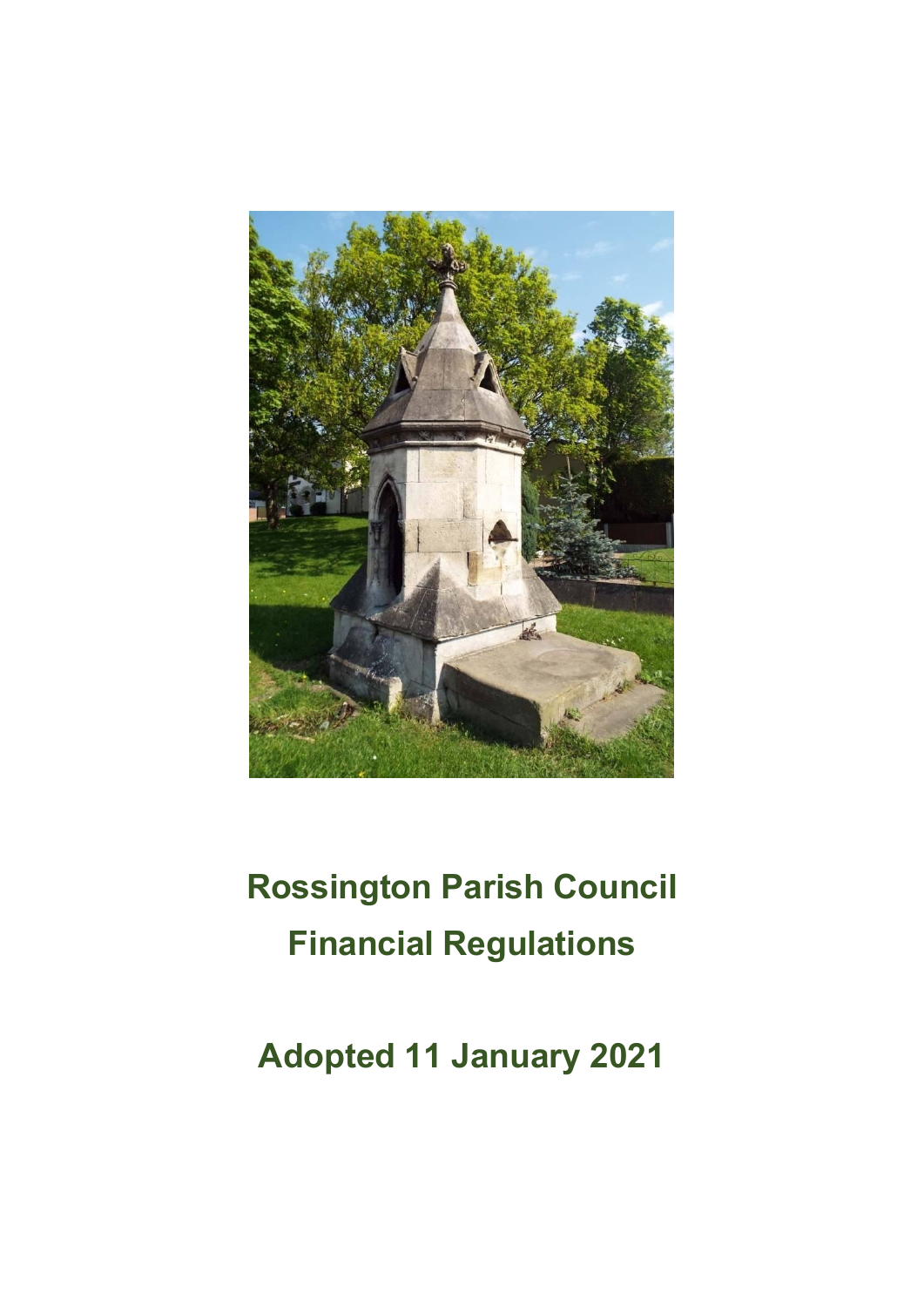# **INDEX**

| $\mathbf{1}$ . |                                                                             |
|----------------|-----------------------------------------------------------------------------|
| 2.             |                                                                             |
| 3.             |                                                                             |
| 4.             |                                                                             |
| 5.             |                                                                             |
| 6.             |                                                                             |
| 7.             |                                                                             |
| 8.             |                                                                             |
| 9.             |                                                                             |
| 10.            |                                                                             |
| 11.            |                                                                             |
| 12.            | <b>PAYMENTS UNDER CONTRACTS FOR BUILDING OR OTHER CONSTRUCTION WORKS 19</b> |
| 13.            |                                                                             |
| 14.            |                                                                             |
| 15.            |                                                                             |
| 16.            |                                                                             |
| 17.            |                                                                             |
| 18.            |                                                                             |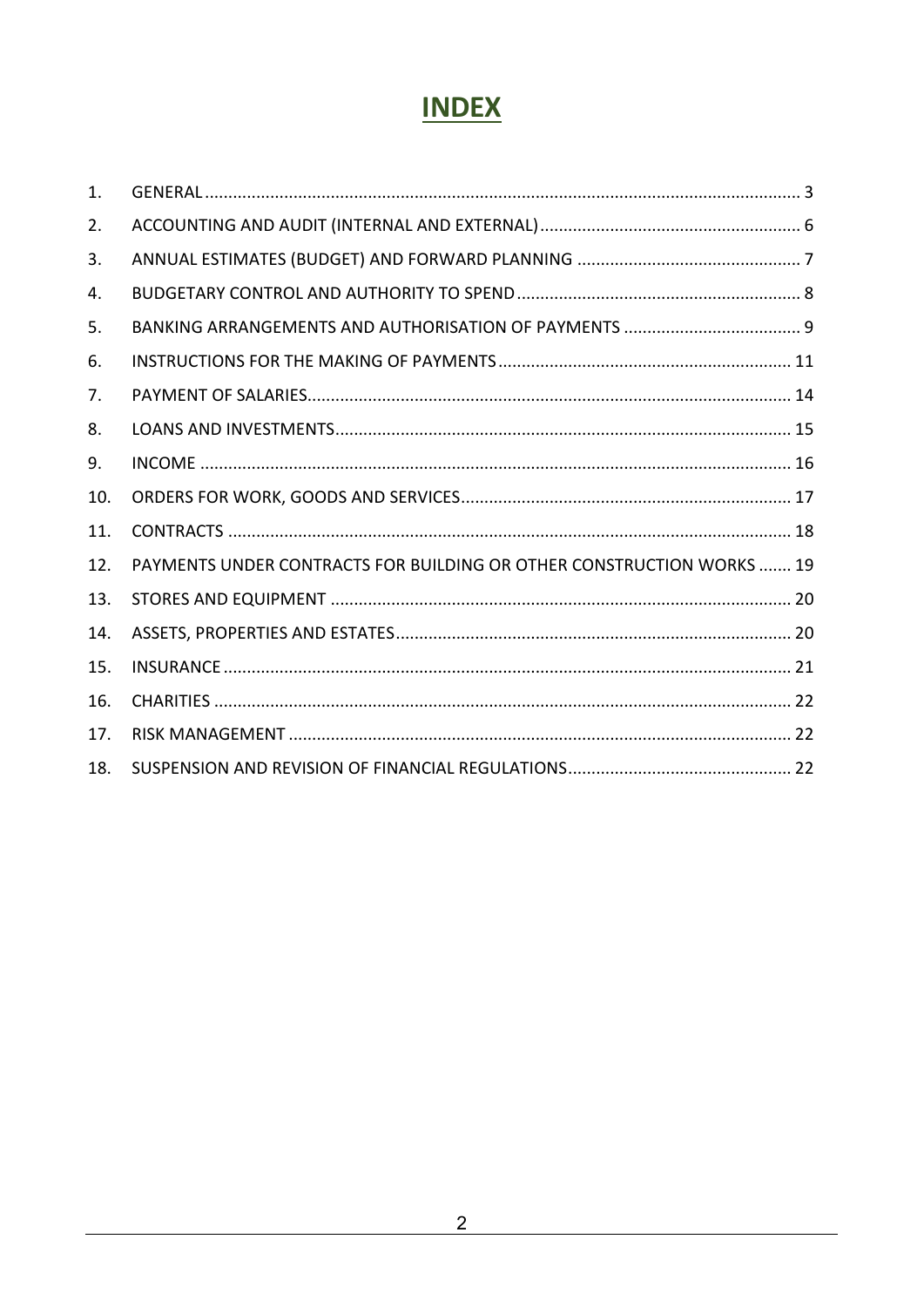#### <span id="page-2-0"></span>**1. GENERAL**

- **1.1.** These financial regulations govern the conduct of financial management by the council and may only be amended or varied by resolution of the council. **Financial regulations are one of the council's three governing policy documents providing procedural guidance for members and officers. Financial regulations must be observed in conjunction with the council's standing orders and any individual financial regulations relating to contracts.**
- **1.2.** The council is responsible in law for ensuring that its financial management is adequate and effective, and that the council has a sound system of internal control which facilitates the effective exercise of the council's functions, including arrangements for the management of risk.
- **1.3.** The council's accounting control systems must include measures:
	- for the timely production of accounts;
	- that provide for the safe and efficient safeguarding of public money;
	- to prevent and detect inaccuracy and fraud; and
	- identifying the duties of officers.
- **1.4.** These financial regulations demonstrate how the council meets these responsibilities and requirements.
- **1.5.** In March of each year, prior to approving the Annual Governance Statement, the council must review the effectiveness of its system of internal control which shall be in accordance with proper practices.

#### **1.6. Deliberate or wilful breach of these Regulations by an employee may give rise to disciplinary proceedings.**

- **1.7.** Members of Council are expected to follow the instructions within these Regulations and not to entice employees to breach them. Failure to follow instructions within these Regulations brings the office of councillor into disrepute.
- **1.8.** The Responsible Financial Officer (RFO) holds a statutory office to be appointed by the council.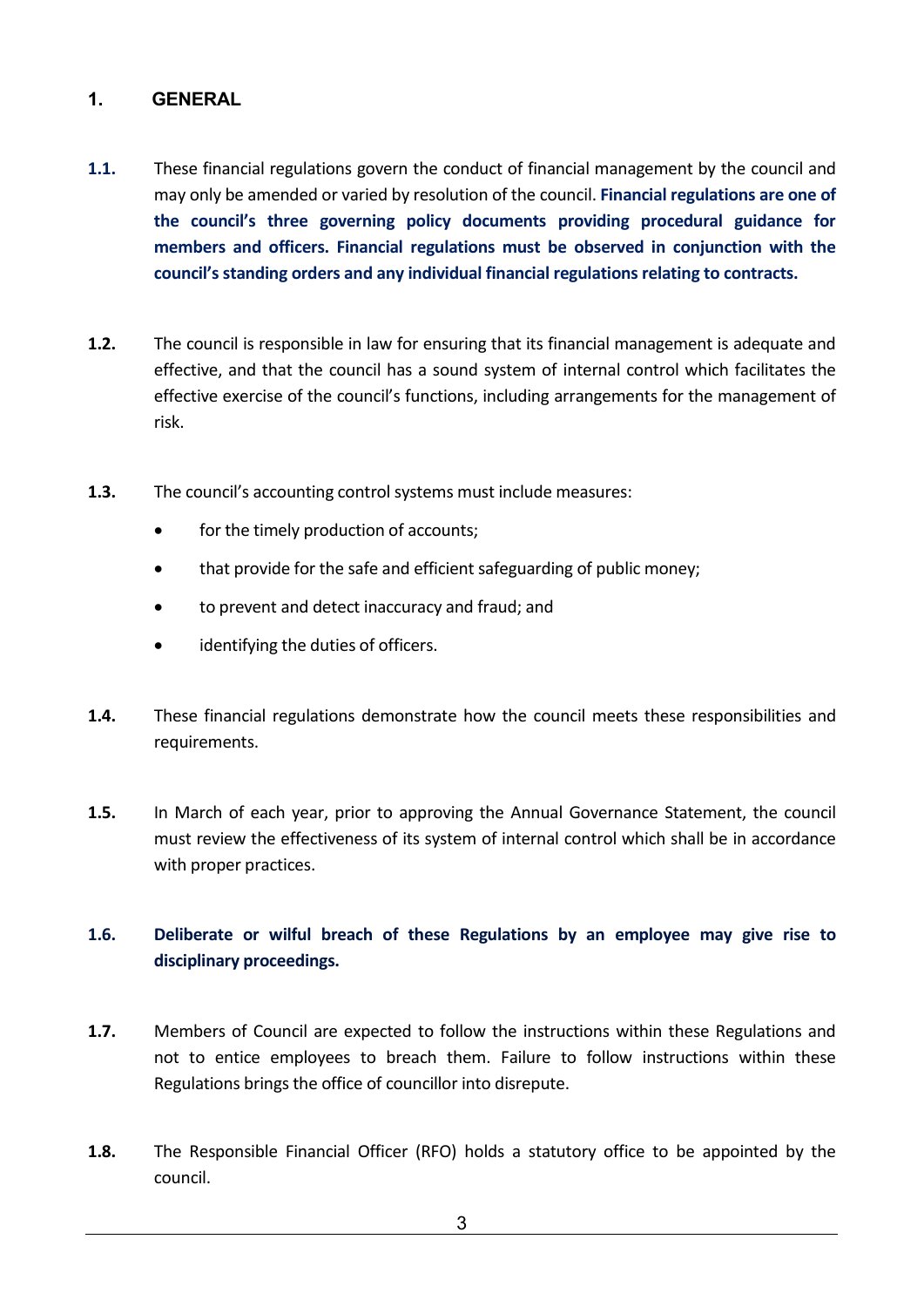- **1.9.** The RFO:
	- acts under the policy direction of the council;
	- administers the council's financial affairs in accordance with all Acts, Regulations and proper practices;
	- determines on behalf of the council its accounting records and accounting control systems;
	- ensures the accounting control systems are observed;
	- maintains the accounting records of the council up to date in accordance with proper practices;
	- assists the council to secure economy, efficiency and effectiveness in the use of its resources; and
	- produces financial management information as required by the council.
- **1.10.** The accounting records determined by the RFO shall be sufficient to show and explain the council's transactions and to enable the RFO to ensure that any income and expenditure account and statement of balances, or record of receipts and payments and additional information, as the case may be, or management information prepared for the council from time to time comply with the Accounts and Audit Regulations.
- **1.11.** The accounting records determined by the RFO shall in particular contain:
	- entries from day to day of all sums of money received and expended by the council and the matters to which the income and expenditure or receipts and payments account relate;
	- a record of the assets and liabilities of the council; and
	- wherever relevant, a record of the council's income and expenditure in relation to claims made, or to be made, for any contribution, grant or subsidy.
- **1.12.** The accounting control systems determined by the RFO shall include:
	- procedures to ensure that the financial transactions of the council are recorded as soon as reasonably practicable and as accurately and reasonably as possible;
	- procedures to enable the prevention and detection of inaccuracies and fraud and the ability to reconstruct any lost records;
	- identification of the duties of officers dealing with financial transactions and division of responsibilities of those officers in relation to significant transactions;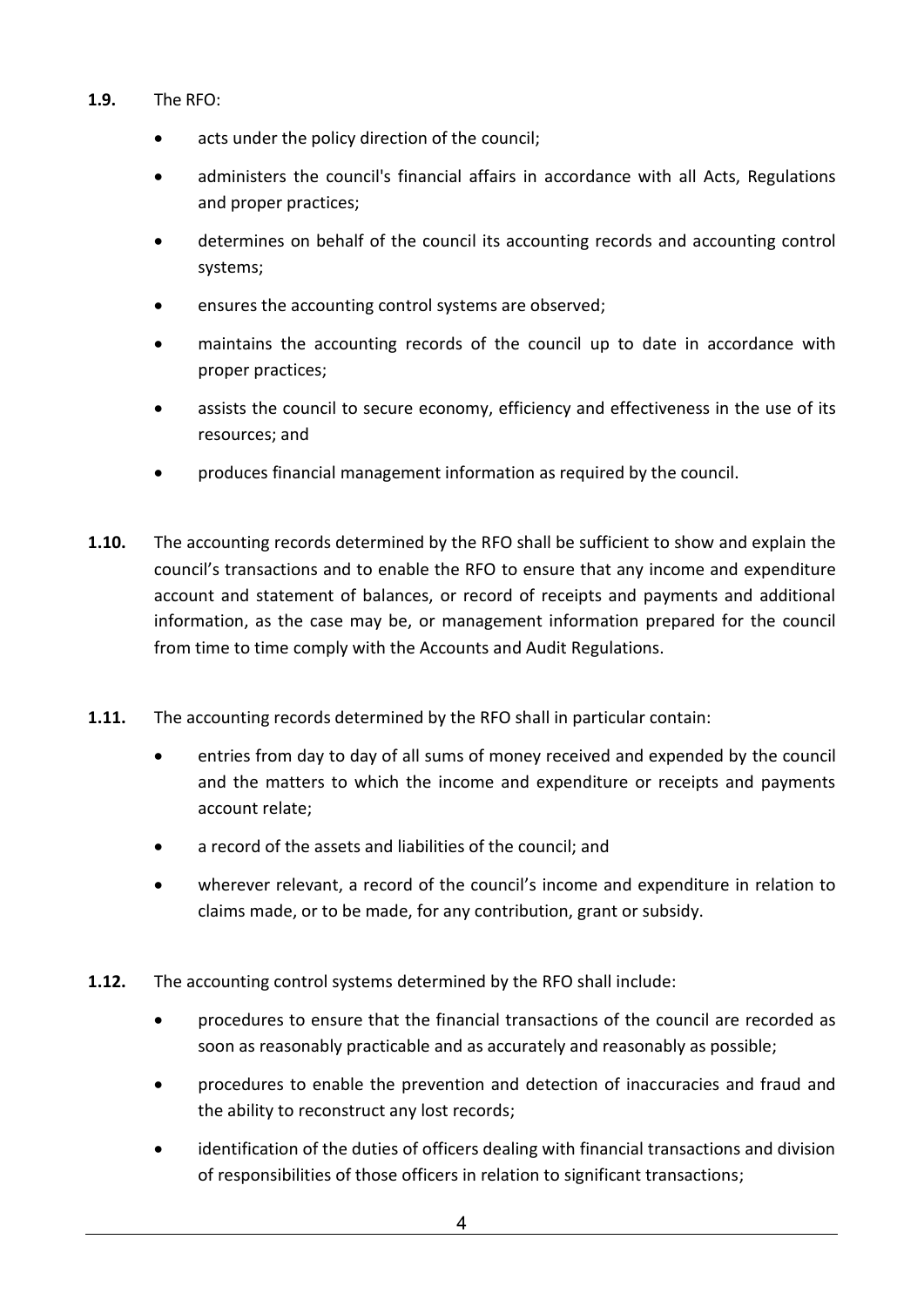- procedures to ensure that uncollectable amounts, including any bad debts are not submitted to the council for approval to be written off except with the approval of the RFO and that the approvals are shown in the accounting records; and
- measures to ensure that risk is properly managed.
- **1.13.** The council is not empowered by these Regulations or otherwise to delegate certain specified decisions. In particular any decision regarding:
	- setting the final budget or the precept (council tax requirement);
	- approving accounting statements;
	- approving an annual governance statement;
	- borrowing;
	- writing off bad debts;
	- declaring eligibility for the General Power of Competence; and
	- addressing recommendations in any report from the internal or external auditors, shall be a matter for the full council only.
- **1.14.** In addition, the council must:
	- determine and keep under regular review the bank mandate for all council bank accounts;
	- approve any grant or a single commitment in excess of £5,000; and
	- in respect of the annual salary for any employee have regard to recommendations about annual salaries of employees made by the relevant committee in accordance with its terms of reference.
- **1.15.** In these financial regulations, references to the Accounts and Audit Regulations or 'the regulations' shall mean the regulations issued under the provisions of section 27 of the Audit Commission Act 1998, or any superseding legislation, and then in force unless otherwise specified.

In these financial regulations the term 'proper practice' or 'proper practices' shall refer to guidance issued in *Governance and Accountability for Local Councils - a Practitioners' Guide (England)* issued by the Joint Practitioners Advisory Group (JPAG), available from the websites of NALC and the Society for Local Council Clerks (SLCC).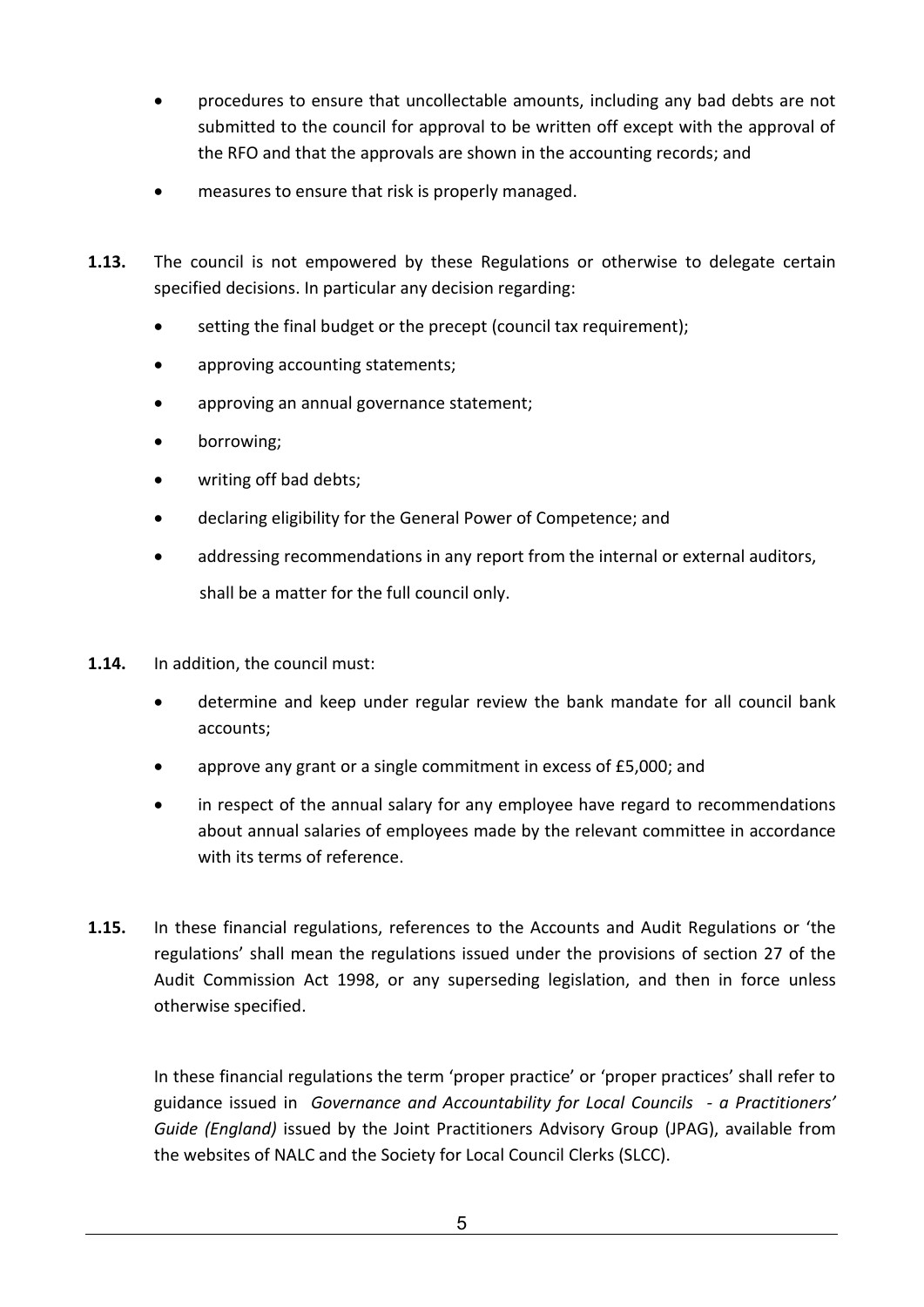# <span id="page-5-0"></span>**2. ACCOUNTING AND AUDIT (INTERNAL AND EXTERNAL)**

- **2.1.** All accounting procedures and financial records of the council shall be determined by the RFO in accordance with the Accounts and Audit Regulations, appropriate guidance and proper practices.
- **2.2. On a regular basis, at least once in each quarter, and at each financial year end, a member other than the Chairman or a cheque signatory, shall be appointed to verify bank reconciliations (for all accounts) produced by the RFO. The member shall sign the reconciliations and the original bank statements (or similar document) as evidence of verification. This activity shall on conclusion be reported, including any exceptions, to and noted by the council.**
- **2.3.** The RFO shall complete the annual statement of accounts, annual report, and any related documents of the council contained in the Annual Return (as specified in proper practices) as soon as practicable after the end of the financial year and having certified the accounts shall submit them and report thereon to the council within the timescales set by the Accounts and Audit Regulations.
- **2.4.** The council shall ensure that there is an adequate and effective system of internal audit of its accounting records, and of its system of internal control in accordance with proper practices. Any officer or member of the council shall make available such documents and records as appear to the council to be necessary for the purpose of the audit and shall, as directed by the council, supply the RFO, internal auditor, or external auditor with such information and explanation as the council considers necessary for that purpose.
- **2.5.** The internal auditor shall be appointed by and shall carry out the work in relation to internal controls required by the council in accordance with proper practices.
- **2.6.** The internal auditor shall:
	- be competent and independent of the financial operations of the council;
	- report to council in writing, or in person, on a regular basis with a minimum of one annual written report during each financial year;
	- to demonstrate competence, objectivity and independence, be free from any actual or perceived conflicts of interest, including those arising from family relationships; and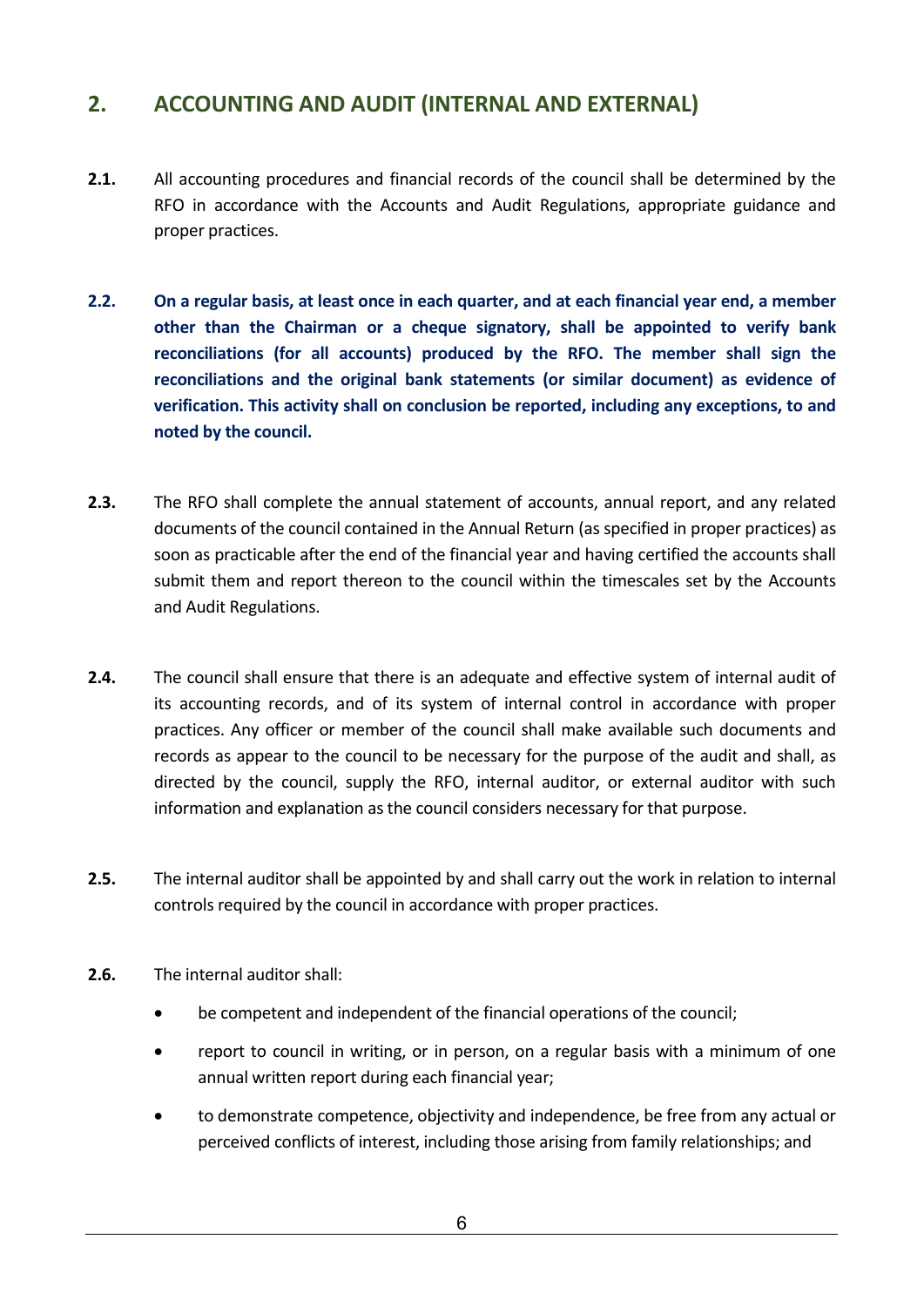- have no involvement in the financial decision making, management or control of the council.
- **2.7.** Internal or external auditors may not under any circumstances:
	- perform any operational duties for the council;
	- initiate or approve accounting transactions; or
	- direct the activities of any council employee, except to the extent that such employees have been appropriately assigned to assist the internal auditor.
- **2.8.** For the avoidance of doubt, in relation to internal audit the terms 'independent' and 'independence' shall have the same meaning as is described in proper practices.
- **2.9.** The RFO shall make arrangements for the exercise of electors' rights in relation to the accounts including the opportunity to inspect the accounts, books, and vouchers and display or publish any notices and statements of account required by Audit Commission Act 1998, or any superseding legislation, and the Accounts and Audit Regulations.
- **2.10.** The RFO shall, without undue delay, bring to the attention of all councillors any correspondence or report from internal or external auditors.

#### <span id="page-6-0"></span>**3. ANNUAL ESTIMATES (BUDGET) AND FORWARD PLANNING**

- **3.1. The Governance & Finance Committee shall review its three-year forecast of revenue and capital receipts and payments at the meeting in October each year. Having regard to the forecast, it shall thereafter formulate and submit proposals for the following financial year to the council not later than the end of November each year including any proposals for revising the forecast.**
- **3.2.** The RFO must prepare for a meeting in **October** each year, detailed estimates of all receipts and payments including the use of reserves and all sources of funding for the following financial year in the form of a budget to be considered by the council.
- **3.3.** At a meeting in **October** each year, the council shall consider annual budget proposals in relation to the council's three year forecast of revenue and capital receipts and payments including recommendations for the use of reserves and sources of funding and update the forecast accordingly.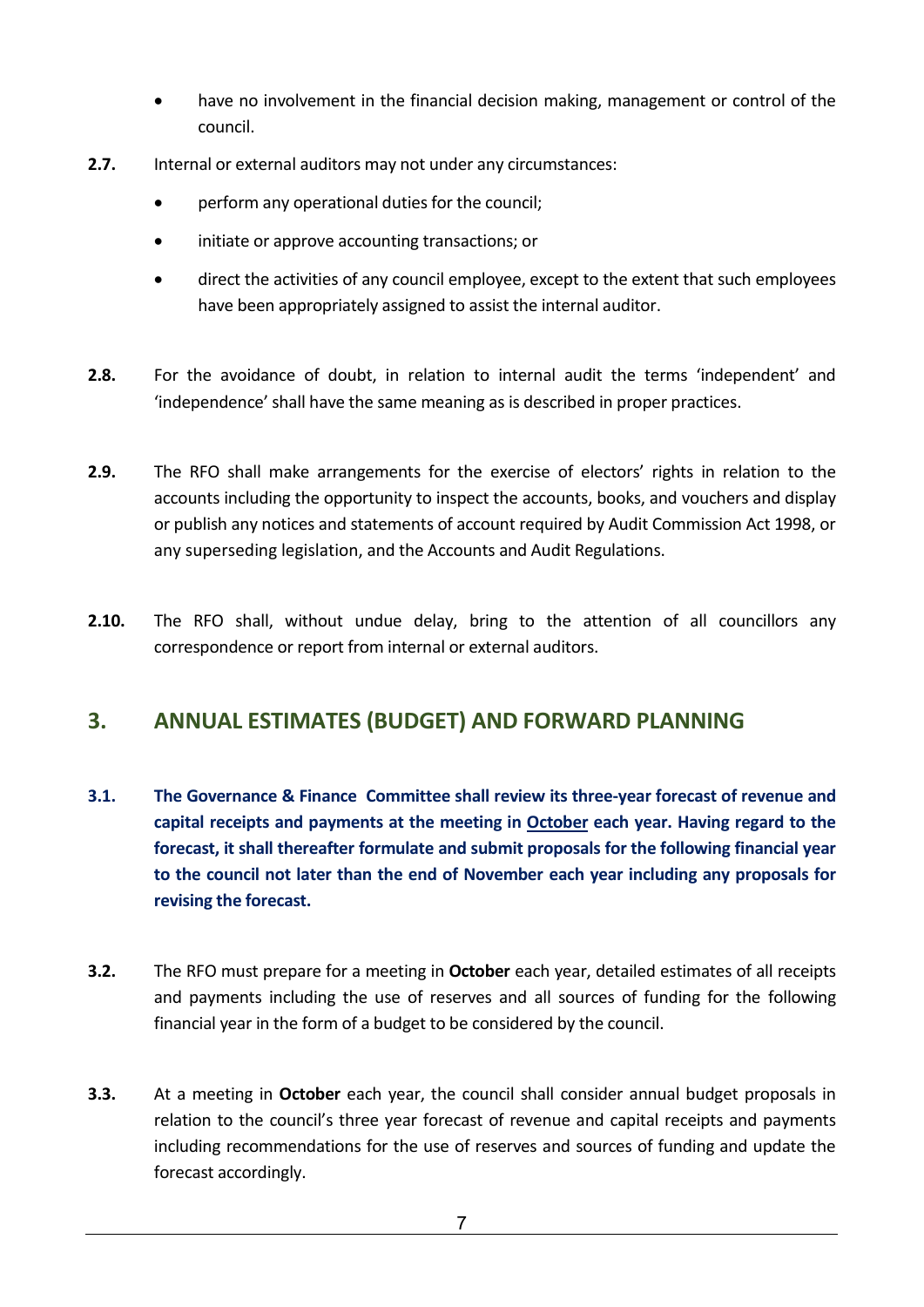- **3.4.** The council shall fix the precept and relevant basic amount of council tax to be levied for the ensuing financial year not later than by the end of January each year. The RFO shall issue the precept to the billing authority and shall supply each member with a copy of the approved annual budget.
- **3.5.** The approved annual budget shall form the basis of financial control for the ensuing year.

# <span id="page-7-0"></span>**4. BUDGETARY CONTROL AND AUTHORITY TO SPEND**

- **4.1.** Expenditure on revenue items may be authorised up to the amounts included for that class of expenditure in the approved budget. This authority is to be determined by:
	- the council for all items over £5,000;
	- a duly delegated committee of the council for items over £500; or
	- the Clerk, in conjunction with Chairman of Council or Chairman of the appropriate committee, for any items below £500.

Such authority is to be evidenced by a minute or by an authorisation slip duly signed by the Clerk, and where necessary also by the appropriate Chairman.

Contracts may not be disaggregated to avoid controls imposed by these regulations.

- **4.2.** No expenditure may be authorised that will exceed the amount provided in the revenue budget for that class of expenditure other than by resolution of the council, or duly delegated committee. During the budget year and with the approval of council having considered fully the implications for public services, unspent and available amounts may be moved to other budget headings or to an earmarked reserve as appropriate.
- **4.3.** Unspent provisions in the revenue or capital budgets for completed projects shall not be carried forward to a subsequent year.
- **4.4.** The salary budgets are to be reviewed at least annually at the meeting in October for the following financial year and such review shall be evidenced by a hard copy schedule signed by the Clerk and the Chairman of Council or relevant committee. The RFO will inform committees of any changes impacting on their budget requirement for the coming year in good time.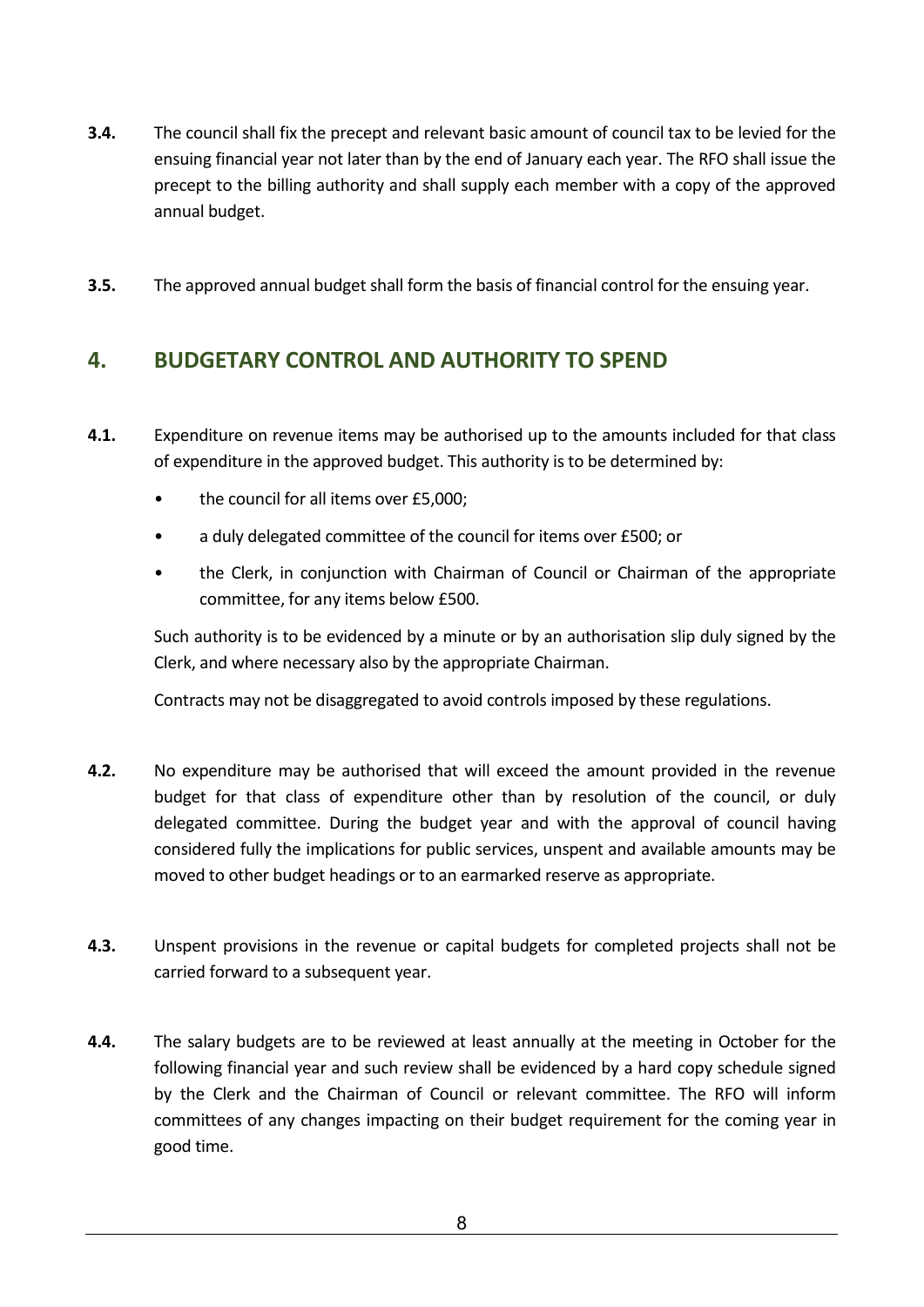- **4.5.** In cases of extreme risk to the delivery of council services, the clerk may authorise revenue expenditure on behalf of the council which in the clerk's judgement it is necessary to carry out. Such expenditure includes repair, replacement or other work, whether or not there is any budgetary provision for the expenditure, subject to a limit of £500. The Clerk shall report such action to the chairman as soon as possible and to the council as soon as practicable thereafter.
- **4.6.** No expenditure shall be authorised in relation to any capital project and no contract entered into or tender accepted involving capital expenditure unless the council is satisfied that the necessary funds are available and the requisite borrowing approval has been obtained.
- **4.7.** All capital works shall be administered in accordance with the council's standing orders and financial regulations relating to contracts.
- **4.8.** The RFO shall regularly provide the council with a statement of receipts and payments to date under each head of the budgets, comparing actual expenditure to the appropriate date against that planned as shown in the budget. These statements are to be prepared at least at the end of each financial quarter and shall show explanations of material variances. For this purpose "material" shall be in excess of £100 or 15% of the budget.
- **4.9.** Changes in earmarked reserves shall be approved by council as part of the budgetary control process.

#### <span id="page-8-0"></span>**5. BANKING ARRANGEMENTS AND AUTHORISATION OF PAYMENTS**

- **5.1.** The council's banking arrangements, including the bank mandate, shall be made by the RFO and approved by the council; banking arrangements may not be delegated to a committee. They shall be regularly reviewed for safety and efficiency. **The council shall seek credit references in respect of members or employees who act as signatories.**
- **5.2.** The RFO shall prepare a schedule of payments requiring authorisation, forming part of the Agenda for the Meeting and, together with the relevant invoices, present the schedule to council. The council shall review the schedule for compliance and having satisfied itself shall authorise payment by a resolution of the council. The approved schedule shall be ruled off and initialled by the Chairman of the Meeting. A detailed list of all payments shall be disclosed within or as an attachment to the minutes of the meeting at which payment was authorised. Personal payments (including salaries, wages, expenses and any payment made in relation to the termination of a contract of employment) may be summarised to remove public access to any personal information.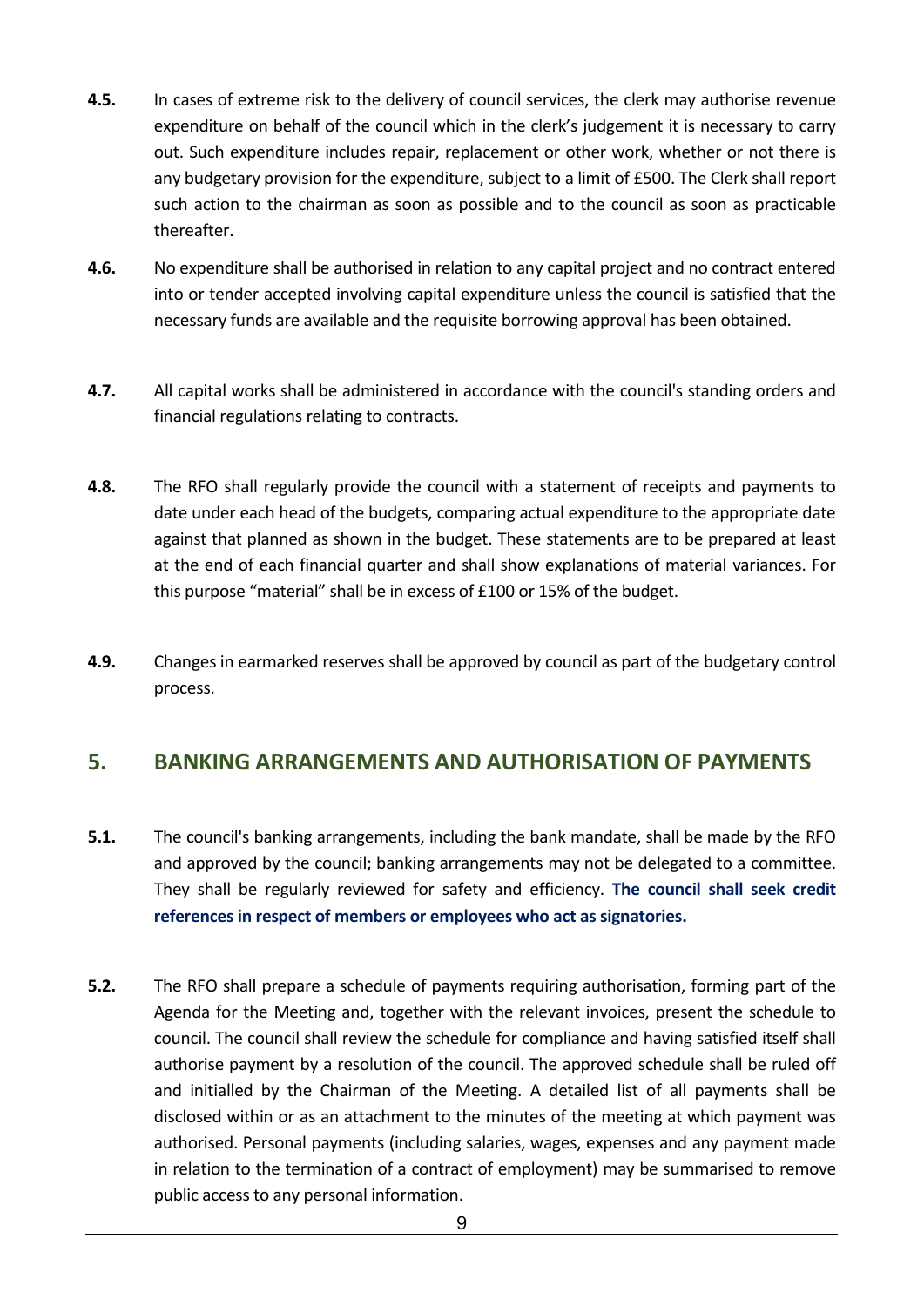- **5.3.** All invoices for payment shall be examined, verified and certified by the RFO to confirm that the work, goods or services to which each invoice relates has been received, carried out, examined and represents expenditure previously approved by the council.
- **5.4.** The RFO shall examine invoices for arithmetical accuracy and analyse them to the appropriate expenditure heading. The RFO shall take all steps to pay all invoices submitted, and which are in order, at the next available council meeting.
- **5.5.** The Clerk and RFO shall have delegated authority to authorise the payment of items only in the following circumstances:
	- **a)** If a payment is necessary to avoid a charge to interest under the Late Payment of Commercial Debts (Interest) Act 1998, and the due date for payment is before the next scheduled Meeting of council, where the Clerk and RFO certify that there is no dispute or other reason to delay payment, provided that a list of such payments shall be submitted to the next appropriate meeting of council;
	- **b)** An expenditure item authorised under 5.6 below (continuing contracts and obligations) provided that a list of such payments shall be submitted to the next appropriate meeting of council; or
	- **c)** fund transfers within the councils banking arrangements up to the sum of £10,000, provided that a list of such payments shall be submitted to the next appropriate meeting of council.
- **5.6.** At the meeting in October each year, the Clerk and RFO shall draw up a list of due payments for each financial year which arise on a regular basis as the result of a continuing contract, statutory duty, or obligation (such as but not exclusively) Salaries, PAYE and NI, Superannuation Fund and regular maintenance contracts and the like for which council may authorise payment for the year provided that the requirements of regulation 4.1 (Budgetary Controls) are adhered to, provided also that a list of such payments shall be submitted to the next appropriate meeting of council.
- **5.7.** A record of regular payments made under 5.6 above shall be drawn up and be signed by two members on each and every occasion when payment is authorised - thus controlling the risk of duplicated payments being authorised and / or made.
- **5.8.** In respect of grants a duly authorised committee shall approve expenditure within any limits set by council and in accordance with any policy statement approved by council. Any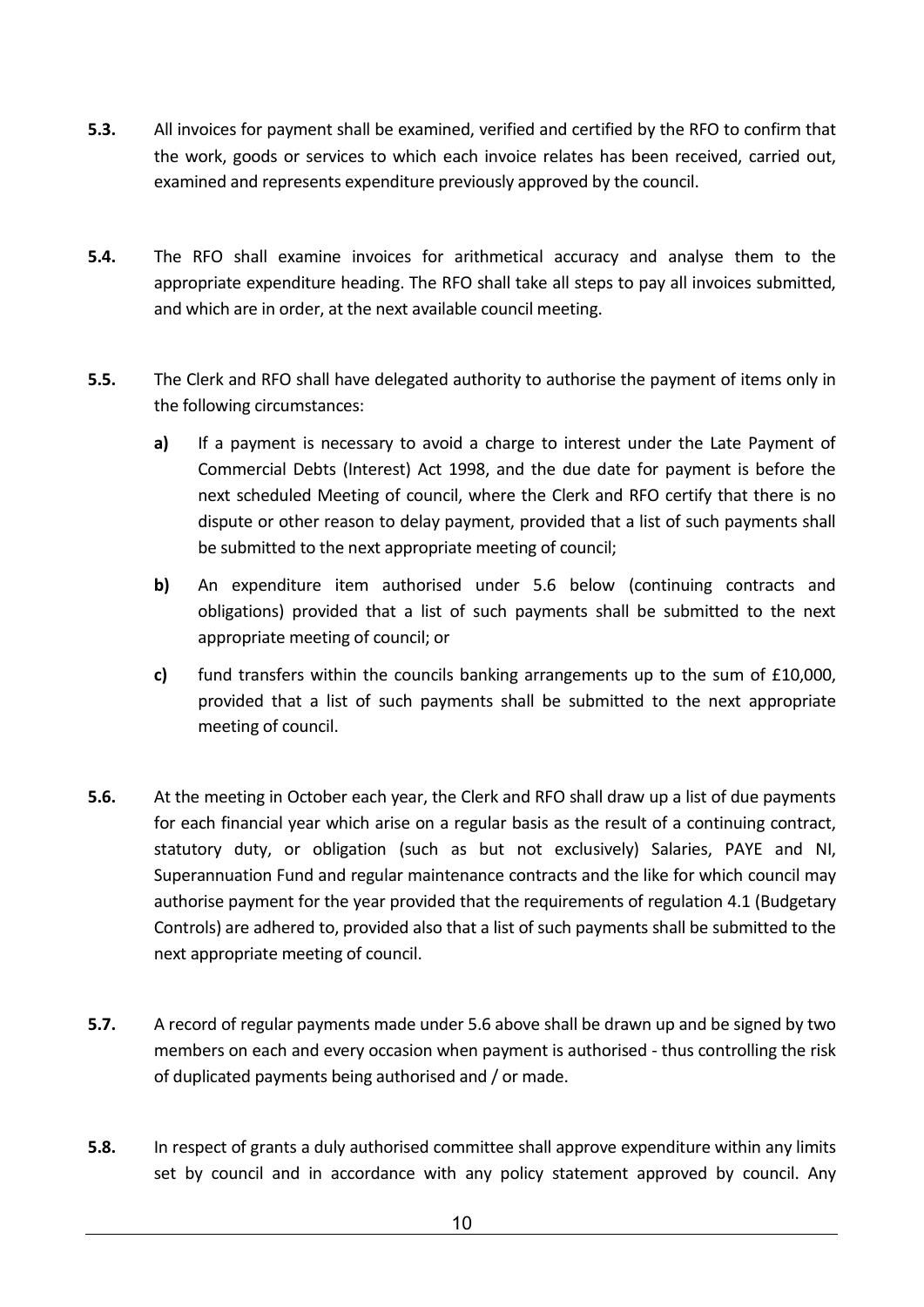Revenue or Capital Grant in excess of £5,000 shall before payment, be subject to ratification by resolution of the council.

- **5.9.** Members are subject to the Code of Conduct that has been adopted by the council and shall comply with the Code and Standing Orders when a decision to authorise or instruct payment is made in respect of a matter in which they have a disclosable pecuniary or other interest, unless a dispensation has been granted.
- **5.10.** The council will aim to rotate the duties of members in these Regulations so that onerous duties are shared out as evenly as possible over time.
- **5.11.** Any changes in the recorded details of suppliers, such as bank account records, shall be approved in writing by a Member.

# <span id="page-10-0"></span>**6. INSTRUCTIONS FOR THE MAKING OF PAYMENTS**

- **6.1.** The council will make safe and efficient arrangements for the making of its payments.
- **6.2. Following authorisation under Financial Regulation 5 above, the council, a duly delegated committee or, if so delegated, the Clerk or RFO shall give instruction that a payment shall be made**.
- **6.3.** All payments shall be effected by cheque or other instructions to the council's bankers, or otherwise, in accordance with a resolution of council.
- **6.4.** Cheques or orders for payment drawn on the bank account in accordance with the schedule as presented to council or committee shall be signed by two members of council in **accordance with a resolution instructing that payment. A member who is a bank signatory, having a connection by virtue of family or business relationships with the beneficiary of a payment, should not, under normal circumstances, be a signatory to the payment in question.**
- **6.5.** Under no circumstances shall the Clerk and RFO co-sign a cheque
- **6.6.** To indicate agreement of the details shown on the cheque or order for payment with the counterfoil and the invoice or similar documentation, the signatories shall each also initial the cheque counterfoil.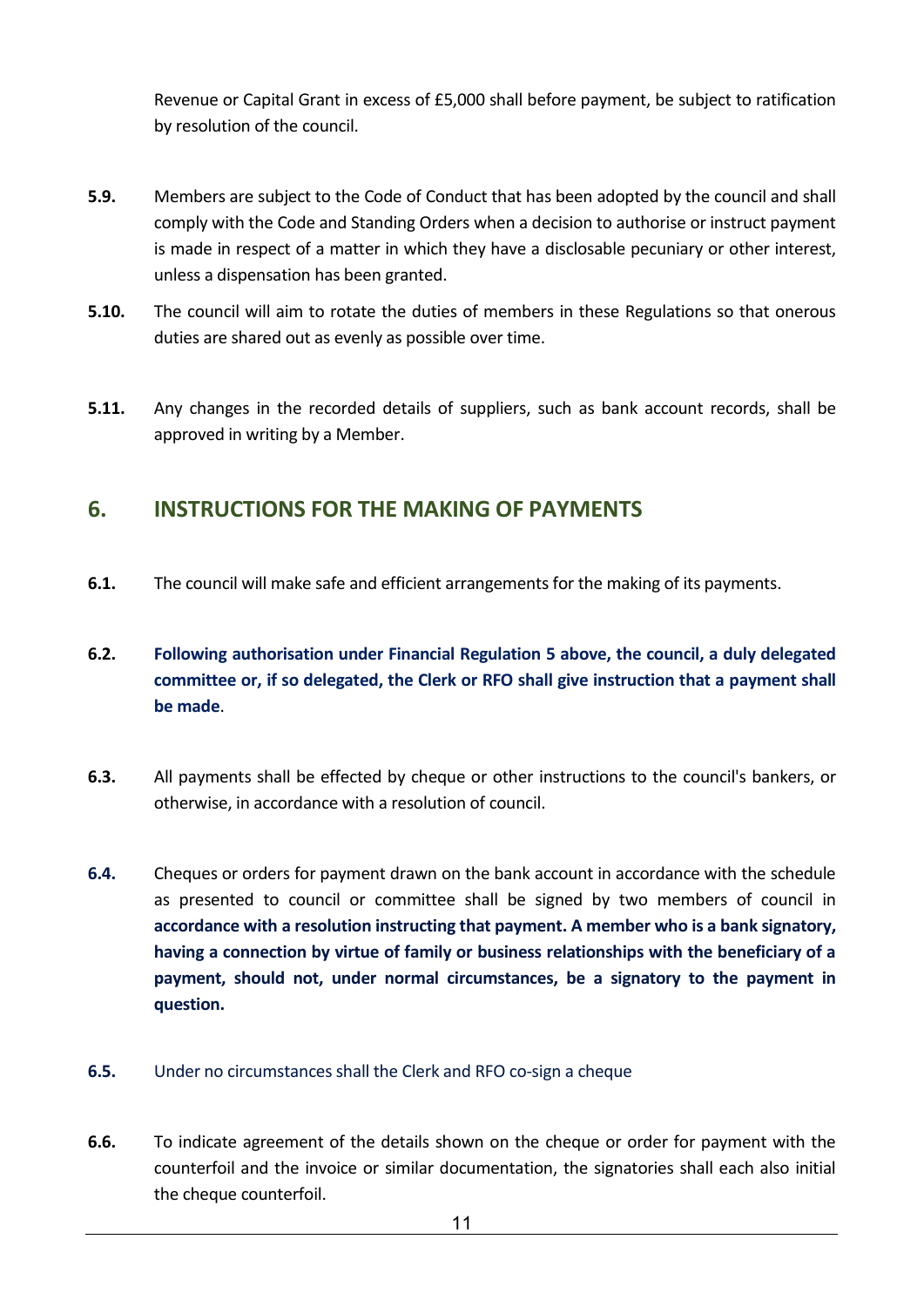- **6.7. Cheques or orders for payment shall not normally be presented for signature other than at a council or committee meeting (including immediately before or after such a meeting). Any signatures obtained away from such meetings shall be reported to the council at the next convenient meeting.**
- **6.8.** If thought appropriate by the council, payment for utility supplies (energy, telephone and water) and any National Non-Domestic Rates may be made by variable direct debit provided that the instructions are signed by two members and any payments are reported to council as made. The approval of the use of a variable direct debit shall be renewed by resolution of the council at the meeting in October at least every two years.
- **6.9.** If thought appropriate by the council, payment for certain items (principally salaries) may be made by banker's standing order provided that the instructions are signed, or otherwise evidenced by two members are retained and any payments are reported to council as made. The approval of the use of a banker's standing order shall be renewed by resolution of the council at the meeting in October at least every two years.
- **6.10. If thought appropriate by the council, payment for certain items may be made by BACS or CHAPS methods provided that the instructions for each payment are signed, or otherwise evidenced, by two authorised bank signatories, are retained and any payments are reported to council as made. The approval of the use of BACS or CHAPS shall be renewed by resolution of the council at the meeting in October at least every two years.**
- **6.11.** If thought appropriate by the council payment for certain items may be made by internet banking transfer provided evidence is retained showing which members approved the payment.
- **6.12.** Where a computer requires use of a personal identification number (PIN) or other password(s), for access to the council's records on that computer, a note shall be made of the PIN and Passwords and shall be handed to and retained by the Chairman of Council in a sealed dated envelope. This envelope may not be opened other than in the presence of two other councillors. After the envelope has been opened, in any circumstances, the PIN and / or passwords shall be changed as soon as practicable. The fact that the sealed envelope has been opened, in whatever circumstances, shall be reported to all members immediately and formally to the next available meeting of the council. This will not be required for a member's personal computer used only for remote authorisation of bank payments.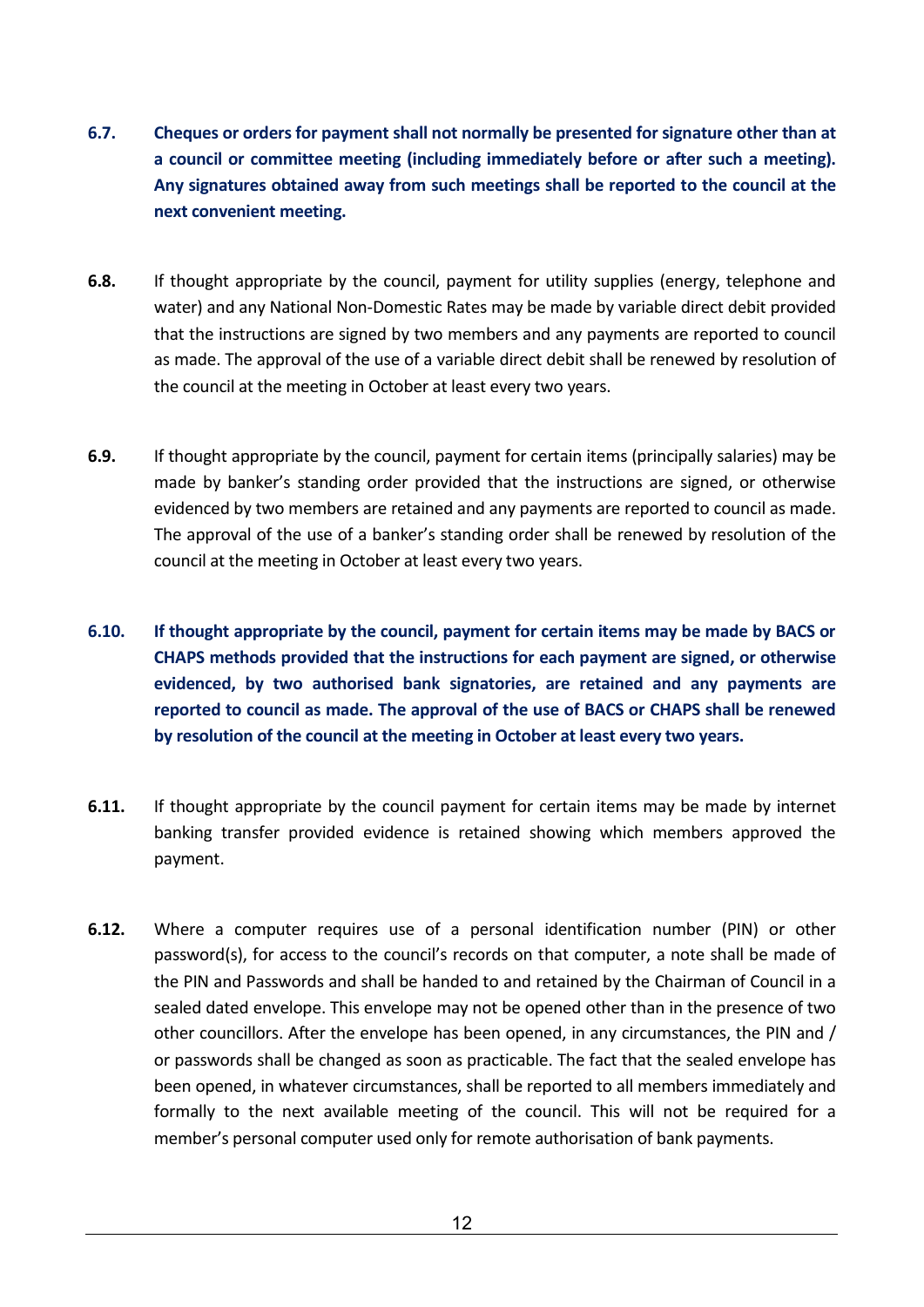- **6.13.** No employee or councillor shall disclose any PIN or password, relevant to the working of the council or its bank accounts, to any person not authorised in writing by the council or a duly delegated committee.
- **6.14.** Regular back-up copies of the records on any computer shall be made and shall be stored securely away from the computer in question, and preferably off site.
- **6.15.** The council, and any members using computers for the council's financial business, shall ensure that anti-virus, anti-spyware and firewall software with automatic updates, together with a high level of security, is used.
- **6.16.** Where internet banking arrangements are made with any bank, the RFO shall be appointed as the Service Administrator. The bank mandate approved by the council shall identify a number of councillors who will be authorised to approve transactions on those accounts. The bank mandate will state clearly the amounts of payments that can be instructed by the use of the Service Administrator alone, or by the Service Administrator with a stated number of approvals.
- **6.17.** Access to any internet banking accounts will be directly to the access page (which may be saved under "favourites"), and not through a search engine or e-mail link. Remembered or saved passwords facilities must not be used on any computer used for council banking work. Breach of this Regulation will be treated as a very serious matter under these regulations.
- **6.18.** Changes to account details for suppliers, which are used for internet banking may only be changed on written hard copy notification by the supplier and supported by hard copy authority for change signed by the Clerk and/or the RFO. A programme of regular checks of standing data with suppliers will be followed.
- **6.19.** Any Debit Card issued for use will be specifically restricted to the Clerk and the RFO and will also be restricted to a single transaction maximum value of £500 unless authorised by council or finance committee in writing before any order is placed.
- **6.20.** A pre-paid debit card may be issued to employees with varying limits. These limits will be set by the council. Transactions and purchases made will be reported to the council and authority for topping-up shall be at the discretion of the council.
- **6.21.** Any corporate credit card or trade card account opened by the council will be specifically restricted to use by the Clerk and RFO and shall be subject to automatic payment in full at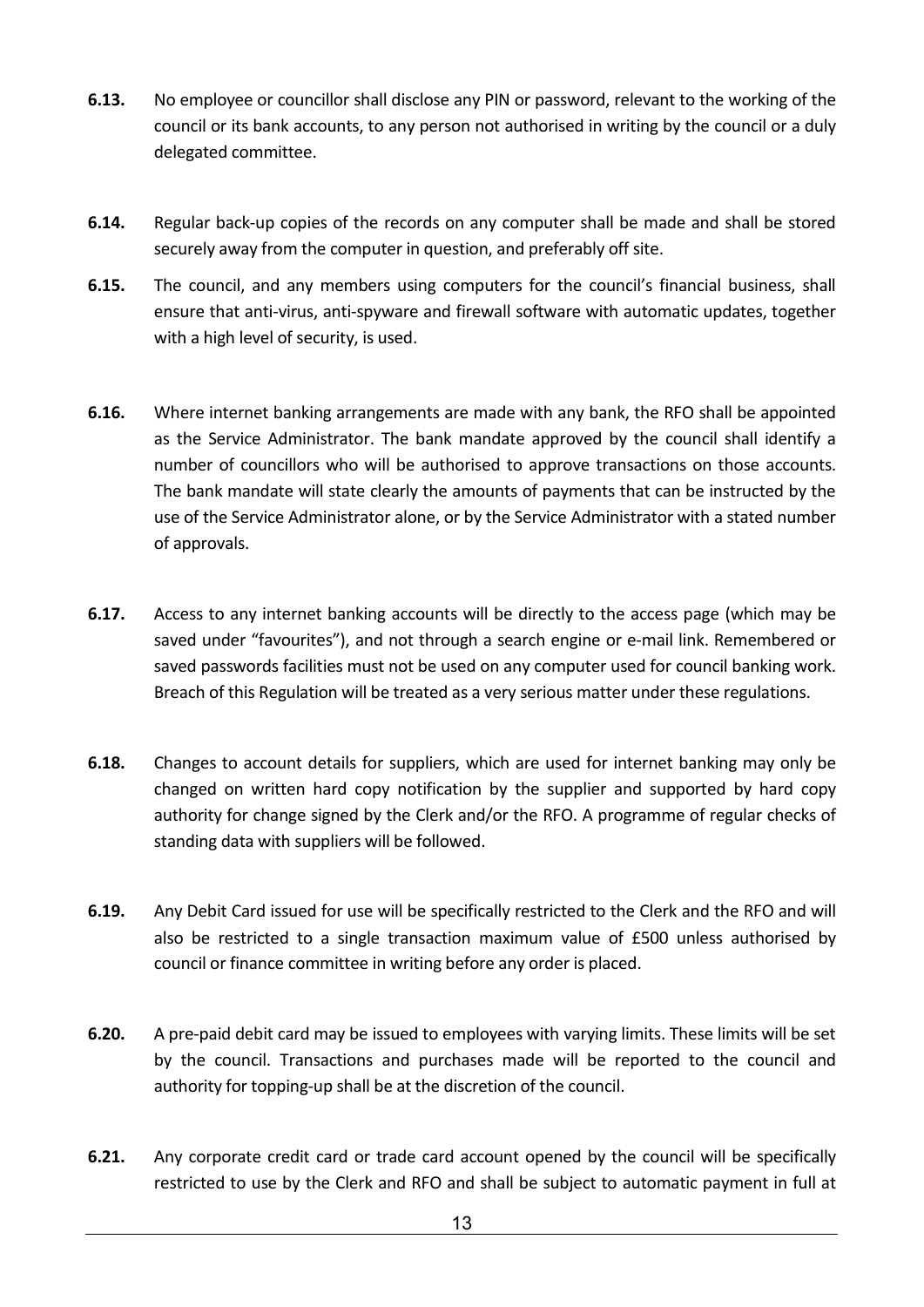each month-end. Personal credit or debit cards of members shall not be used under any circumstances and of staff only under extreme circumstances.

- **6.22.** The RFO may provide petty cash to officers for the purpose of defraying operational and other expenses. Vouchers for payments made shall be forwarded to the RFO with a claim for reimbursement.
	- **a)** The RFO shall maintain a petty cash float of £100 for the purpose of defraying operational and other expenses. Vouchers for payments made from petty cash shall be kept to substantiate the payment.
	- **b)** Income received must not be paid into the petty cash float but must be separately banked, as provided elsewhere in these regulations.
	- **c)** Payments to maintain the petty cash float shall be shown separately on the schedule of payments presented to council under 5.2 above.

# <span id="page-13-0"></span>**7. PAYMENT OF SALARIES**

- **7.1.** As an employer, the council shall make arrangements to meet fully the statutory requirements placed on all employers by PAYE and National Insurance legislation. The payment of all salaries shall be made in accordance with payroll records and the rules of PAYE and National Insurance currently operating, and salary rates shall be as agreed by council, or duly delegated committee.
- **7.2.** Payment of salaries and payment of deductions from salary such as may be required to be made for tax, national insurance and pension contributions, or similar statutory or discretionary deductions must be made in accordance with the payroll records and on the appropriate dates stipulated in employment contracts, provided that each payment is reported to the next available council meeting, as set out in these regulations above.
- **7.3.** No changes shall be made to any employee's pay, emoluments, or terms and conditions of employment without the prior consent of the council.
- **7.4.** Each and every payment to employees of net salary and to the appropriate creditor of the statutory and discretionary deductions shall be recorded in a separate confidential record. This confidential record is not open to inspection or review (under the Freedom of Information Act 2000 or otherwise) other than:
	- **a)** by any councillor who can demonstrate a need to know;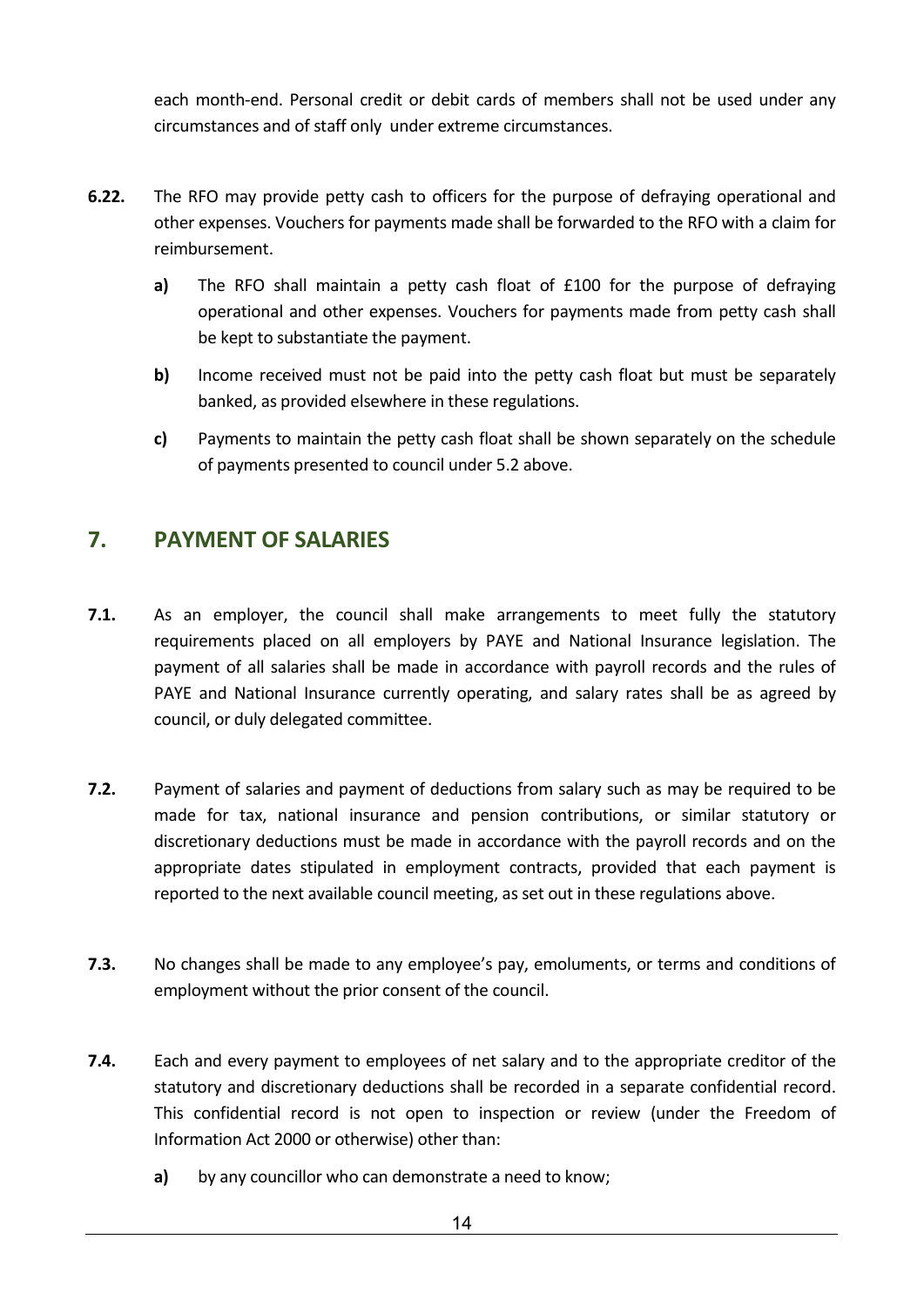- **b)** by the internal auditor;
- **c)** by the external auditor; or
- **d)** by any person authorised under Audit Commission Act 1998, or any superseding legislation.
- **7.5.** The total of such payments in each calendar month shall be reported with all other payments as made as may be required under these Financial Regulations, to ensure that only payments due for the period have actually been paid.
- **7.6.** An effective system of personal performance management should be maintained for the senior officers.
- **7.7.** Any termination payments shall be supported by a clear business case and reported to the council. Termination payments shall only be authorised by council.
- **7.8.** Before employing interim staff the council must consider a full business case.
- **7.9.** Any new staff employed by the council shall be enrolled into the NEST workplace pension scheme.

# <span id="page-14-0"></span>**8. LOANS AND INVESTMENTS**

- **8.1.** All borrowings shall be effected in the name of the council, after obtaining any necessary borrowing approval. Any application for borrowing approval shall be approved by Council as to terms and purpose. The application for borrowing approval, and subsequent arrangements for the loan shall only be approved by full council.
- **8.2.** Any financial arrangement which does not require formal borrowing approval from the Secretary of State/Welsh Assembly Government (such as Hire Purchase or Leasing of tangible assets) shall be subject to approval by the full council. In each case a report in writing shall be provided to council in respect of value for money for the proposed transaction.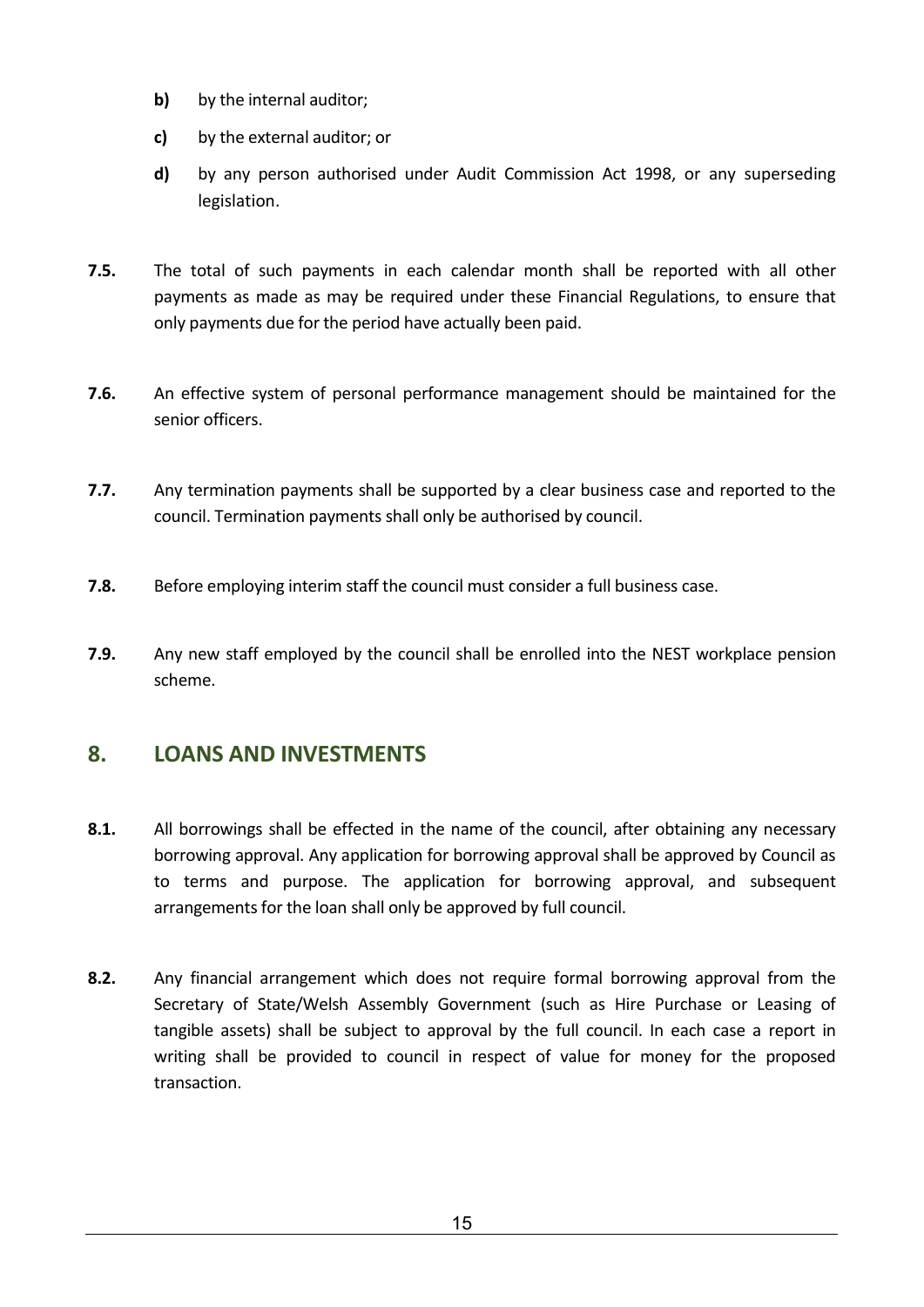- **8.3.** The council will arrange with the council's banks and investment providers for the sending of a copy of each statement of account to the Chairman of the council at the same time as one is issued to the Clerk or RFO.
- **8.4.** All loans and investments shall be negotiated in the name of the council and shall be for a set period in accordance with council policy.
- **8.5.** The council shall consider the need for an Investment Strategy and Policy which, if drawn up, shall be in accordance with relevant regulations, proper practices and guidance. Any Strategy and Policy shall be reviewed by the council at least annually.
- **8.6.** All investments of money under the control of the council shall be in the name of the council.
- **8.7.** All investment certificates and other documents relating thereto shall be retained in the custody of the RFO.
- **8.8.** Payments in respect of short term or long term investments, including transfers between bank accounts held in the same bank, or branch, shall be made in accordance with Regulation 5 (Authorisation of payments) and Regulation 6 (Instructions for payments).

#### <span id="page-15-0"></span>**9. INCOME**

- **9.1.** The collection of all sums due to the council shall be the responsibility of and under the supervision of the RFO.
- **9.2.** Particulars of all charges to be made for work done, services rendered or goods supplied shall be agreed annually by the council, notified to the RFO and the RFO shall be responsible for the collection of all accounts due to the council.
- **9.3.** The council will review all fees and charges at least annually, following a report of the Clerk.
- **9.4.** Any sums found to be irrecoverable and any bad debts shall be reported to the council and shall be written off in the year.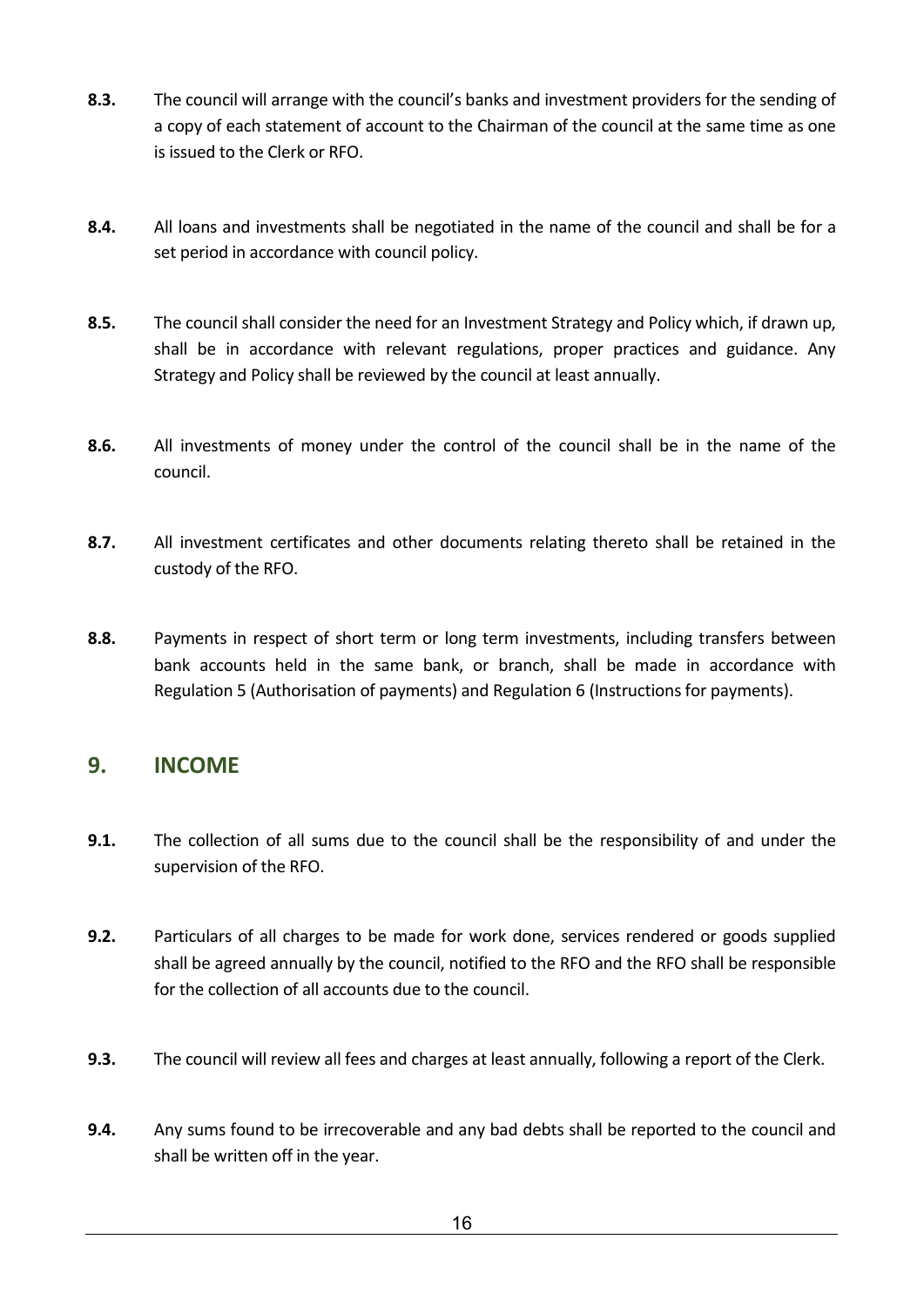- **9.5.** All sums received on behalf of the council shall be banked intact as directed by the RFO. In all cases, all receipts shall be deposited with the council's bankers with such frequency as the RFO considers necessary.
- **9.6.** The origin of each receipt shall be entered on the paying-in slip.
- **9.7.** Personal cheques shall not be cashed out of money held on behalf of the council.
- **9.8.** The RFO shall promptly complete any VAT Return that is required. Any repayment claim due in accordance with VAT Act 1994 section 33 shall be made at least annually coinciding with the financial year end.
- **9.9.** Where any significant sums of cash are regularly received by the council, the RFO shall take such steps as are agreed by the council to ensure that more than one person is present when the cash is counted in the first instance, that there is a reconciliation to some form of control such as ticket issues, and that appropriate care is taken in the security and safety of individuals banking such cash.
- **9.10.** Any income arising which is the property of a charitable trust shall be paid into a charitable bank account. Instructions for the payment of funds due from the charitable trust to the council (to meet expenditure already incurred by the authority) will be given by the Managing Trustees of the charity meeting separately from any council meeting (see also Regulation 16 below).

#### <span id="page-16-0"></span>**10. ORDERS FOR WORK, GOODS AND SERVICES**

- **10.1.** An official order or letter shall be issued for all work, goods and services unless a formal contract is to be prepared or an official order would be inappropriate. Copies of orders shall be retained.
- **10.2.** Order books shall be controlled by the RFO.
- **10.3.** All members and officers are responsible for obtaining value for money at all times. An officer issuing an official order shall ensure as far as reasonable and practicable that the best available terms are obtained in respect of each transaction, usually by obtaining three or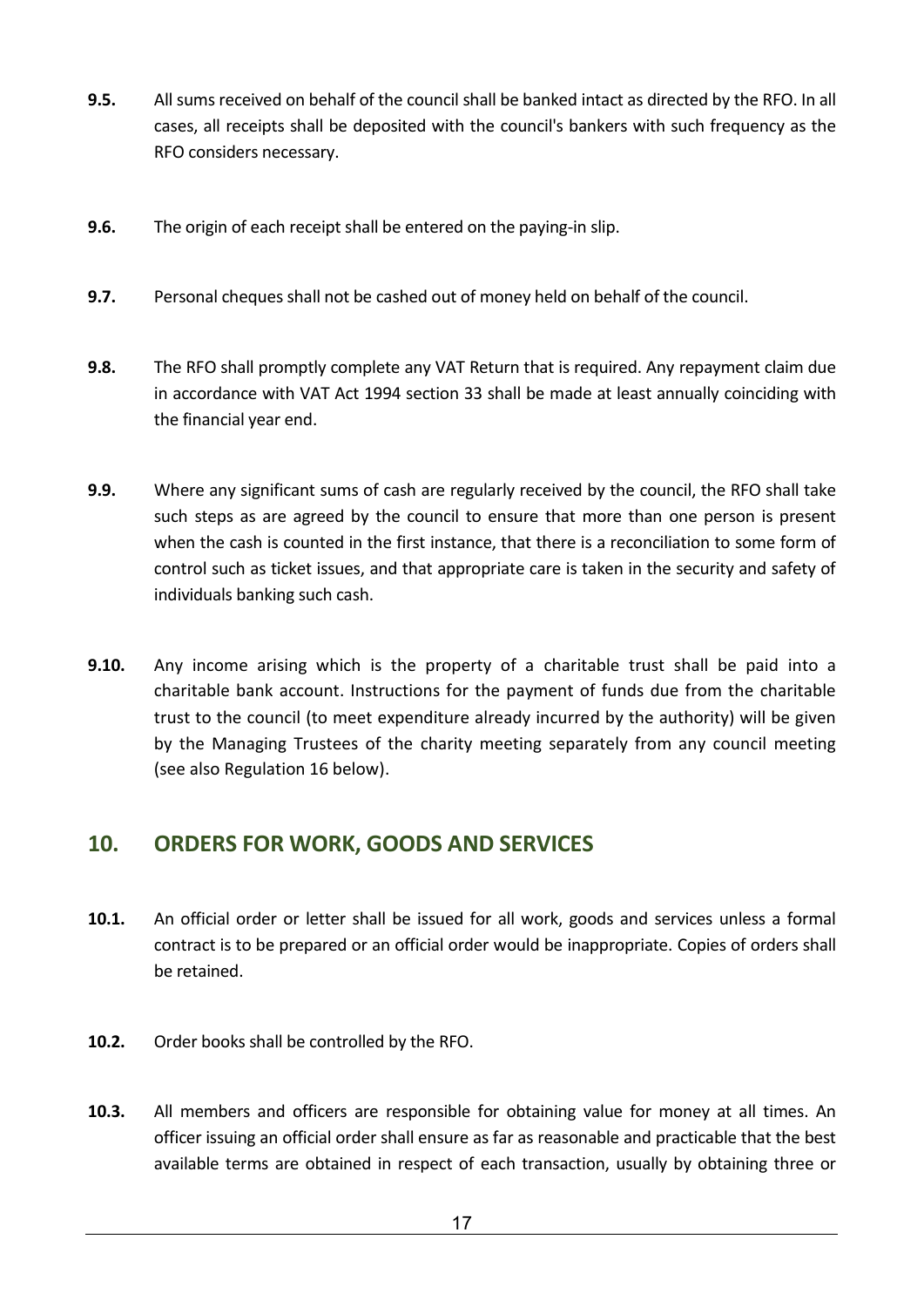more quotations or estimates from appropriate suppliers, subject to any *de minimis* provisions in Regulation 11 (i) below.

- **10.4.** A member may not issue an official order or make any contract on behalf of the council.
- **10.5.** The RFO shall verify the lawful nature of any proposed purchase before the issue of any order, and in the case of new or infrequent purchases or payments, the RFO shall ensure that the statutory authority shall be reported to the meeting at which the order is approved so that the minutes can record the power being used.

# <span id="page-17-0"></span>**11. CONTRACTS**

- **11.1.** Procedures as to contracts are laid down as follows:
	- **a.** Every contract shall comply with these financial regulations, and no exceptions shall be made otherwise than in an emergency provided that this regulation need not apply to contracts which relate to items (i) to (vi) below:
		- **i.** for the supply of gas, electricity, water, sewerage and telephone services;
		- **ii.** for specialist services such as are provided by solicitors, accountants, surveyors and planning consultants;
		- **iii.** for work to be executed or goods or materials to be supplied which consist of repairs to or parts for existing machinery or equipment or plant;
		- **iv.** for work to be executed or goods or materials to be supplied which constitute an extension of an existing contract by the council;
		- **v.** for additional audit work of the external auditor up to an estimated value of £500 (in excess of this sum the Clerk and RFO shall act after consultation with the Chairman and Vice Chairman of council); and
		- **vi.** for goods or materials proposed to be purchased which are proprietary articles and / or are only sold at a fixed price.
	- **b. Where the council intends to procure or award a public supply contract, public service contract or public works contract as defined by The Public Contracts Regulations 2015 ("the Regulations") which is valued at £25,000 or more, the council shall comply with the relevant requirements of the Regulations<sup>1</sup> .**
	- **c. The full requirements of The Regulations, as applicable, shall be followed in respect of the tendering and award of a public supply contract, public service contract or**

<sup>&</sup>lt;sup>1</sup> The Regulations require councils to use the Contracts Finder website to advertise contract opportunities, set out the procedures to be followed in awarding new contracts and to publicise the award of new contracts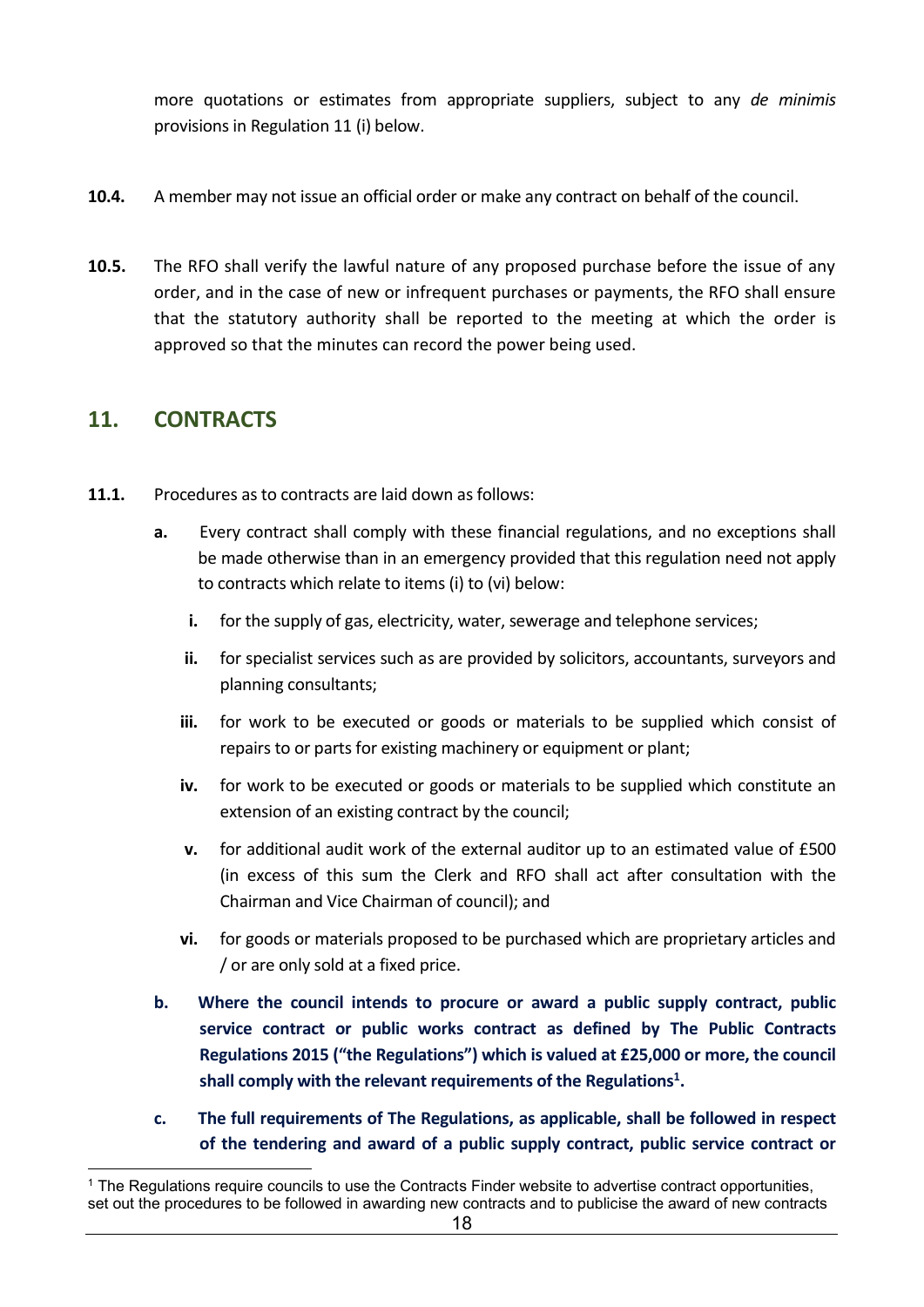**public works contract which exceed thresholds in The Regulations set by the Public Contracts Directive 2014/24/EU (which may change from time to time)<sup>2</sup> .**

- **d.** When applications are made to waive financial regulations relating to contracts to enable a price to be negotiated without competition the reason shall be embodied in a recommendation to the council.
- **e.** Such invitation to tender shall state the general nature of the intended contract and the Clerk shall obtain the necessary technical assistance to prepare a specification in appropriate cases. The invitation shall in addition state that tenders must be addressed to the Clerk in the ordinary course of post. Each tendering firm shall be supplied with a specifically marked envelope in which the tender is to be sealed and remain sealed until the prescribed date for opening tenders for that contract.
- **f.** All sealed tenders shall be opened at the same time on the prescribed date by the Clerk in the presence of at least one member of council.
- **g. Any invitation to tender issued under this regulation shall be subject to Standing Orders 19d and shall refer to the terms of the Bribery Act 2010.**
- **h. When it is to enter into a contract of less than £25,000 in value for the supply of goods or materials or for the execution of works or specialist services other than such goods, materials, works or specialist services as are excepted as set out in paragraph (a) the Clerk or RFO shall obtain 3 quotations (priced descriptions of the**  proposed supply); where the value is below £3,000 and above £100 the Clerk or RFO shall strive to obtain 3 estimates. Otherwise, Regulation 10.3 above shall apply.
	- **i.** The council shall not be obliged to accept the lowest or any tender, quote or estimate.
	- **j.** Should it occur that the council, or duly delegated committee, does not accept any tender, quote or estimate, the work is not allocated and the council requires further pricing, provided that the specification does not change, no person shall be permitted to submit a later tender, estimate or quote who was present when the original decision making process was being undertaken.
	- **k.** The council should make sure tenders, quotes and estimates are sought from local businesses whenever and wherever possible.

# <span id="page-18-0"></span>**12. PAYMENTS UNDER CONTRACTS FOR BUILDING OR OTHER CONSTRUCTION WORKS (PUBLIC WORKS CONTRACTS**

<sup>2</sup> Thresholds currently applicable (2018) are:

a. For public supply and public service contracts £181,302

b. For public works contracts £4,551.413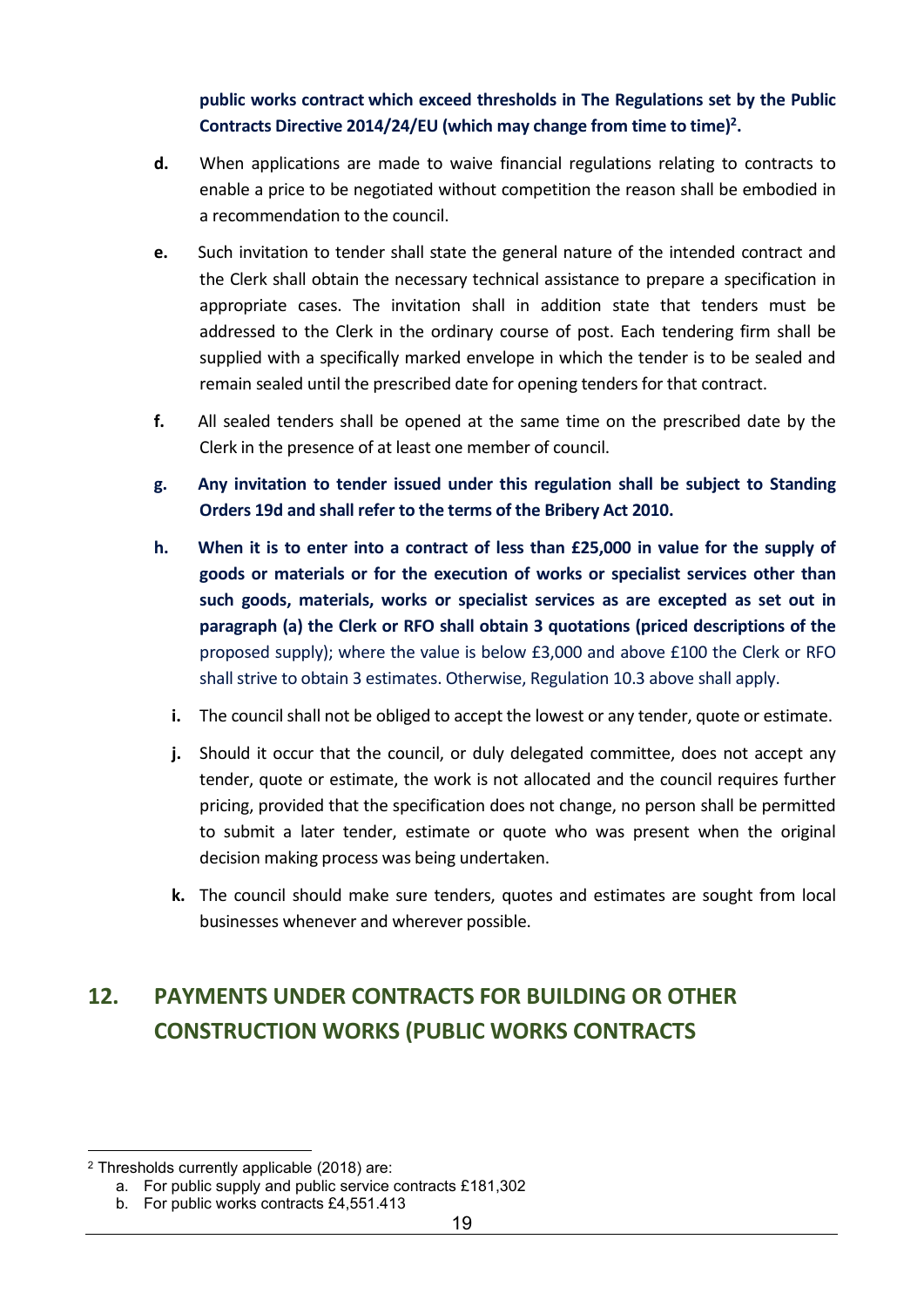- **12.1.** Payments on account of the contract sum shall be made within the time specified in the contract by the RFO upon authorised certificates of the architect or other consultants engaged to supervise the contract (subject to any percentage withholding as may be agreed in the particular contract).
- **12.2.** Where contracts provide for payment by instalments the RFO shall maintain a record of all such payments. In any case where it is estimated that the total cost of work carried out under a contract, excluding agreed variations, will exceed the contract sum of 5% or more a report shall be submitted to the council.
- **12.3.** Any variation to a contract or addition to or omission from a contract must be approved by the council and Clerk to the contractor in writing, the council being informed where the final cost is likely to exceed the financial provision.

# <span id="page-19-0"></span>**13. STORES AND EQUIPMENT**

- **13.1.** The officer in charge of each section shall be responsible for the care and custody of stores and equipment in that section.
- **13.2.** Delivery notes shall be obtained in respect of all goods received into store or otherwise delivered and goods must be checked as to order and quality at the time delivery is made.
- **13.3.** Stocks shall be kept at the minimum levels consistent with operational requirements.
- **13.4.** The RFO shall be responsible for periodic checks of stocks and stores at least annually.

# <span id="page-19-1"></span>**14. ASSETS, PROPERTIES AND ESTATES**

- **14.1.** The Clerk shall make appropriate arrangements for the custody of all title deeds and Land Registry Certificates of properties held by the council. The RFO shall ensure a record is maintained of all properties held by the council, recording the location, extent, plan, reference, purchase details, nature of the interest, tenancies granted, rents payable and purpose for which held in accordance with Accounts and Audit Regulations.
- **14.2.** No tangible moveable property shall be purchased or otherwise acquired, sold, leased or otherwise disposed of, without the authority of the council, together with any other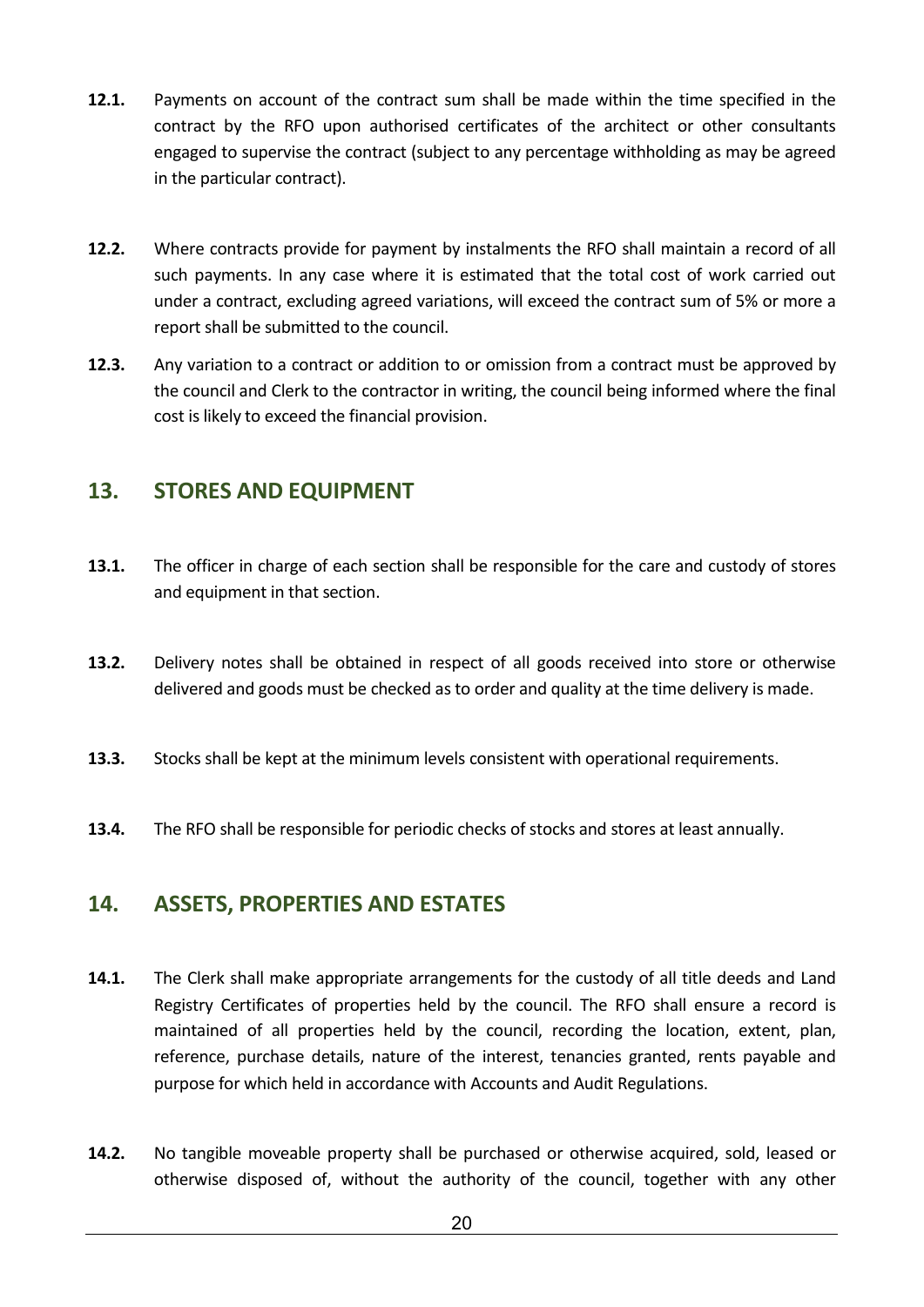consents require ed by law, save where the estimated value of any one item of tangible movable property does not exceed £250.

- **14.3.** No real property (interests in land) shall be sold, leased or otherwise disposed of without the authority of the council, together with any other consents required by law. In each case a report in writing shall be provided to council in respect of valuation and surveyed condition of the property (including matters such as planning permissions and covenants) together with a proper business case (including an adequate level of consultation with the electorate).
- **14.4.** No real property (interests in land) shall be purchased or acquired without the authority of the full council. In each case a report in writing shall be provided to council in respect of valuation and surveyed condition of the property (including matters such as planning permissions and covenants) together with a proper business case (including an adequate level of consultation with the electorate).
- **14.5.** Subject only to the limit set in Regulation 14.2 above, no tangible moveable property shall be purchased or acquired without the authority of the full council. In each case a report in writing shall be provided to council with a full business case.
- **14.6.** The RFO shall ensure that an appropriate and accurate Register of Assets and Investments is kept up to date. The continued existence of tangible assets shown in the Register shall be verified at least annually, possibly in conjunction with a health and safety inspection of assets.

# <span id="page-20-0"></span>**15. INSURANCE**

- **15.1.** Following the annual risk assessment (per Regulation 17), the RFO shall effect all insurances and negotiate all claims on the council's insurers in consultation with the Clerk.
- **15.2.** The Clerk shall give prompt notification to the RFO of all new risks, properties or vehicles which require to be insured and of any alterations affecting existing insurances.
- **15.3.** The RFO shall keep a record of all insurances effected by the council and the property and risks covered thereby and annually review it.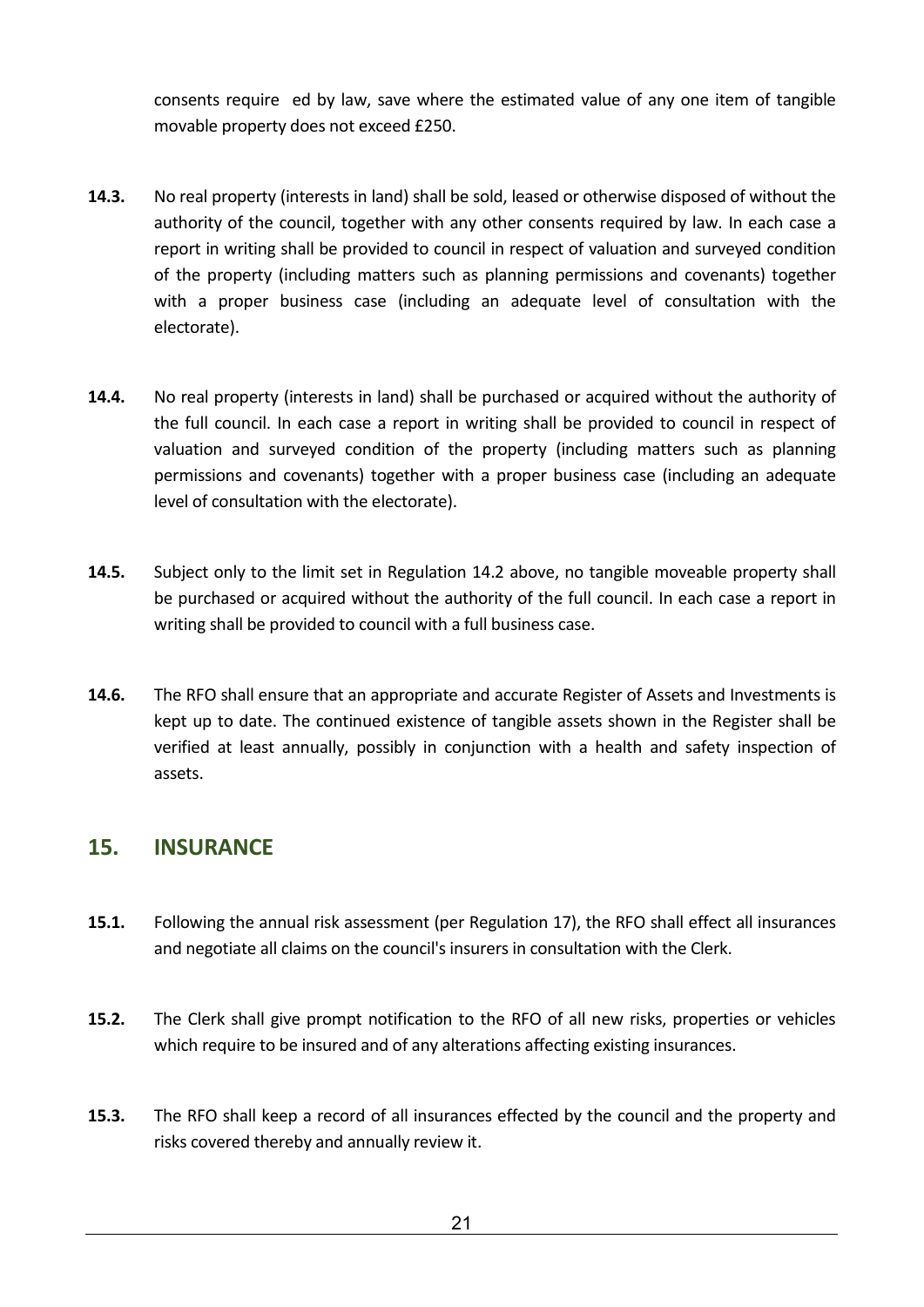- **15.4.** The RFO shall be notified of any loss liability or damage or of any event likely to lead to a claim, and shall report these to council at the next available meeting.
- **15.5.** All appropriate members and employees of the council shall be included in a suitable form of security or fidelity guarantee insurance which shall cover the maximum risk exposure as determined annually by the council, or Finance & Governance Committee.

#### <span id="page-21-0"></span>**16. CHARITIES**

**16.1.** Where the council is sole managing trustee of a charitable body the Clerk and RFO shall ensure that separate accounts are kept of the funds held on charitable trusts and separate financial reports made in such form as shall be appropriate, in accordance with Charity Law and legislation, or as determined by the Charity Commission. The Clerk and RFO shall arrange for any audit or independent examination as may be required by Charity Law or any Governing Document.

#### <span id="page-21-1"></span>**17. RISK MANAGEMENT**

- **17.1.** The council is responsible for putting in place arrangements for the management of risk. The Clerk with the RFO shall prepare, for approval by the council, risk management policy statements in respect of all activities of the council. Risk policy statements and consequential risk management arrangements shall be reviewed by the council at least annually.
- **17.2.** When considering any new activity, the Clerk with the RFO shall prepare a draft risk assessment including risk management proposals for consideration and adoption by the council.

#### <span id="page-21-2"></span>**18. SUSPENSION AND REVISION OF FINANCIAL REGULATIONS**

- **18.1.** It shall be the duty of the council to review the Financial Regulations of the council from time to time. The Clerk shall make arrangements to monitor changes in legislation or proper practices and shall advise the council of any requirement for a consequential amendment to these Financial Regulations.
- **18.2.** The council may, by resolution of the council duly notified prior to the relevant meeting of council, suspend any part of these Financial Regulations provided that reasons for the